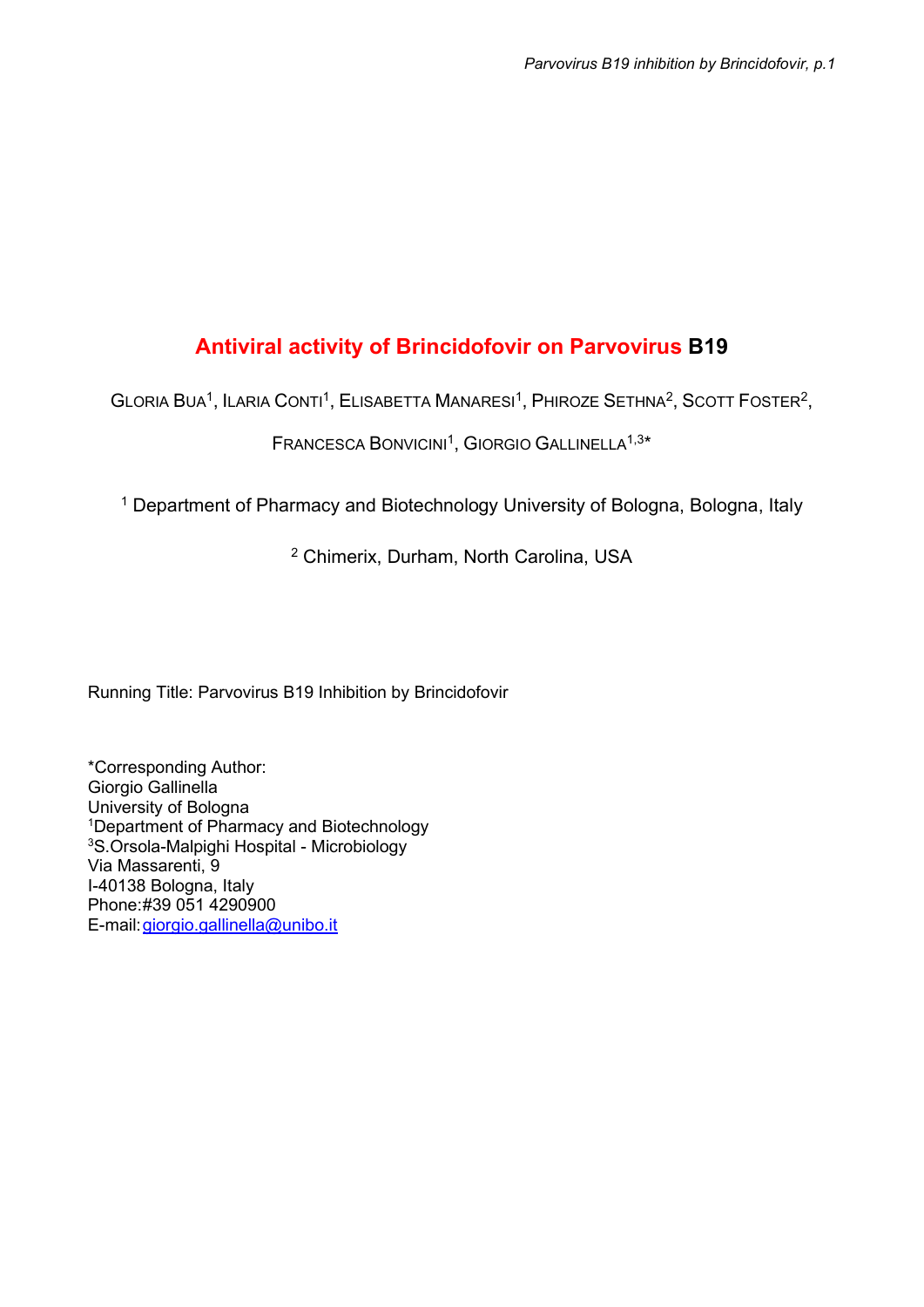## Abstract

Parvovirus B19 (B19V), a single-stranded DNA virus in the family Parvoviridae, is a human pathogenic virus responsible for a wide range of clinical manifestations. Currently there is no approved antiviral therapy for parvovirus infection. The acyclic nucleoside phosphonate cidofovir (CDV) has been demonstrated to inhibit replication of B19V in vitro. The aim of the present study was to evaluate whether brincidofovir (BCV), a novel lipid conjugate of CDV, could also inhibit B19V replication. Experiments were carried out in erythroid progenitor cells (EPCs) and UT7/EpoS1 cells, infected with B19V and cultured in the presence of different concentrations of BCV and CDV for comparison. The dynamics of viral replication was evaluated by a qPCR-based assay and the extent of inhibition of viral replication exerted by the compounds determined, along with the effect of the compounds on cell viability and cell proliferation rates. Results confirmed that BCV showed significantly higher antiviral activity against B19V compared to CDV in both cellbased systems. For BCV, the calculated  $EC_{50}$  values were in the range 6.6-14.3 µM in EPCs and 0.22-0.63  $\mu$ M in UT7/EpoS1 cells. In comparison, the EC<sub>50</sub> values for CDV were >300  $\mu$ M in EPCs and 16.1 µM in UT7/EpoS1 cells. Concurrently, the effects on cell viability were observed at a much higher concentration of BCV, with calculated  $CC_{50}$  values in the range 93.4-102.9  $\mu$ M in EPCs and 59.9-66.8 µM in UT7/Epos1. The antiviral activity was observed specifically with the metabolically active stereoisomer of BCV suggesting that CDV-diphosphate, the metabolite of both BCV and CDV, was the active antiviral. Our results support a selective role for BCV in the inhibition of B19 viral replication.

## Keywords

Parvovirus B19; brincidofovir; replication inhibition; erythroid progenitor cells, UT7/EpoS1 cells;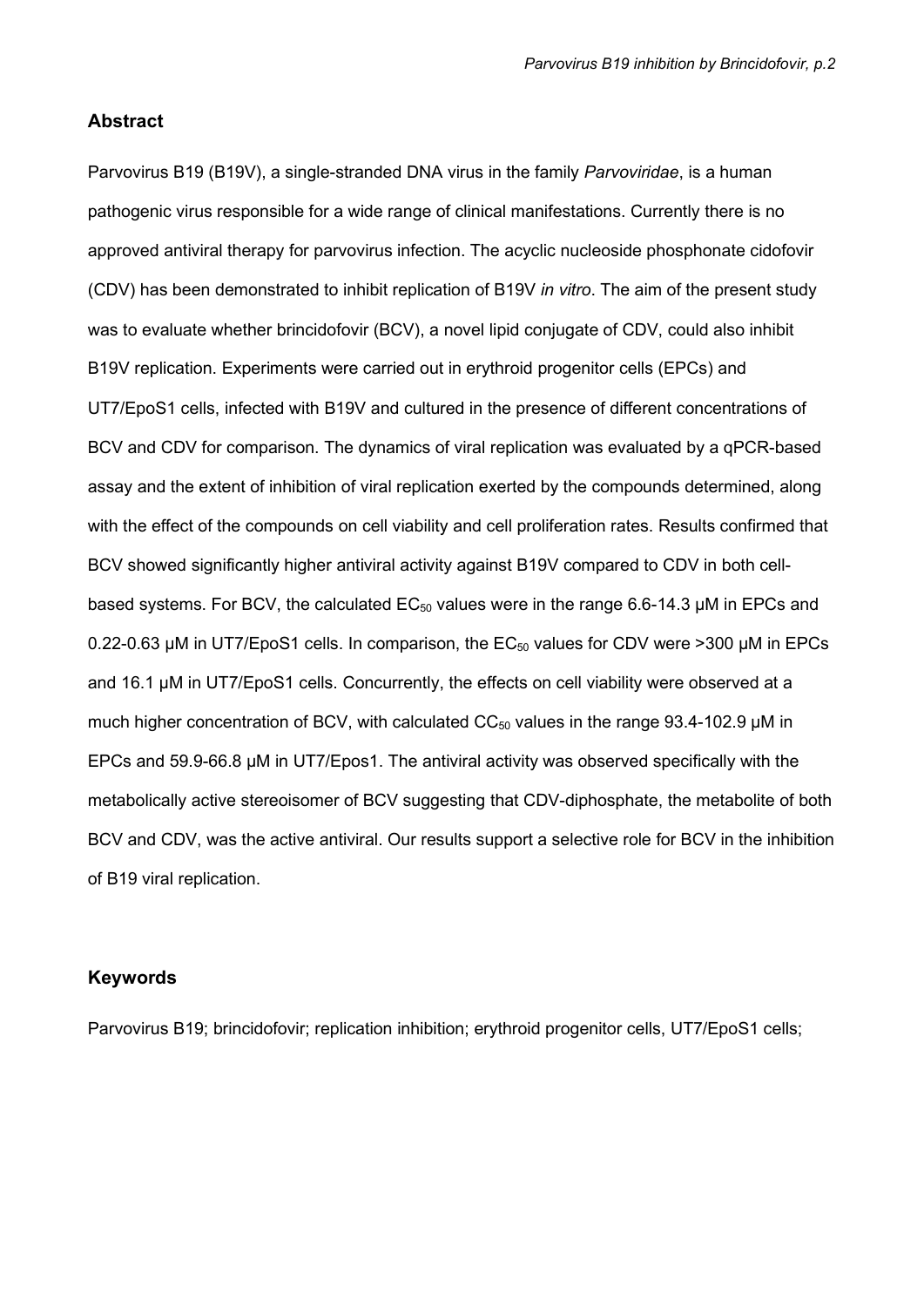### 1. Introduction

Parvovirus B19 (B19V) is a single-stranded DNA virus in the family Parvoviridae, still in need of a specific antiviral [1, 2]. The virus has a small genome, a 5.6 kb ssDNA molecule, with a compact organization and a relatively limited coding repertoire, comprising a non-structural protein, NS, whose function is essential for virus replication, and two structural proteins, VP1 and VP2, that form a T=1, 22 nm icosahedral capsid. A pathogenic human virus, B19V is characterized by a selective but not exclusive tropism for erythroid progenitor cells (EPCs) in the bone marrow, and by a strict dependence on the cellular machinery and environment for its replication, so that the target cell types, their differentiation stage and proliferation rate are all critical to the diverse outcomes of infection. The virus is capable of long-term persistence in disparate tissues [3], and can establish a complex relationship with the immune system, whose efficacy in innate and adaptive responses can be critical to the course of infection and the development of pathological processes.

In the general population, infection is widespread and can be associated with a range of pathologies and clinical manifestations, from asymptomatic or mild, to severe and in some cases life-threatening, whose characteristics and outcomes depend on the interplay between the viral properties and the physiological and immune status of the infected individuals [1, 2]. Cells of the erythropoietic lineage in the bone marrow constitute a primary target, but a large spectrum of secondary target tissues and organs can be involved [4]. The selective tropism for erythroid progenitor cells in the bone marrow can cause a partial block in erythropoiesis, that may manifest as transient or persistent erythroid aplasia [5]. Common systemic manifestations of infection are erythema infectiosum in children and post-infection arthropathies mainly affecting adults; moreover, the virus has been implicated in a growing collection of other different pathologies, among them myocarditis [6], connective tissue diseases and autoimmune processes [7]. Notably, infection in pregnancy may be transmitted to the fetus, posing a risk of fetal death, fetal hydrops and possible adverse perinatal outcome [8, 9].

The gap in the development of antiviral strategies directed against B19V is striking [10]. A vaccine against B19V is technically feasible, but still under development [11, 12], and no specific antiviral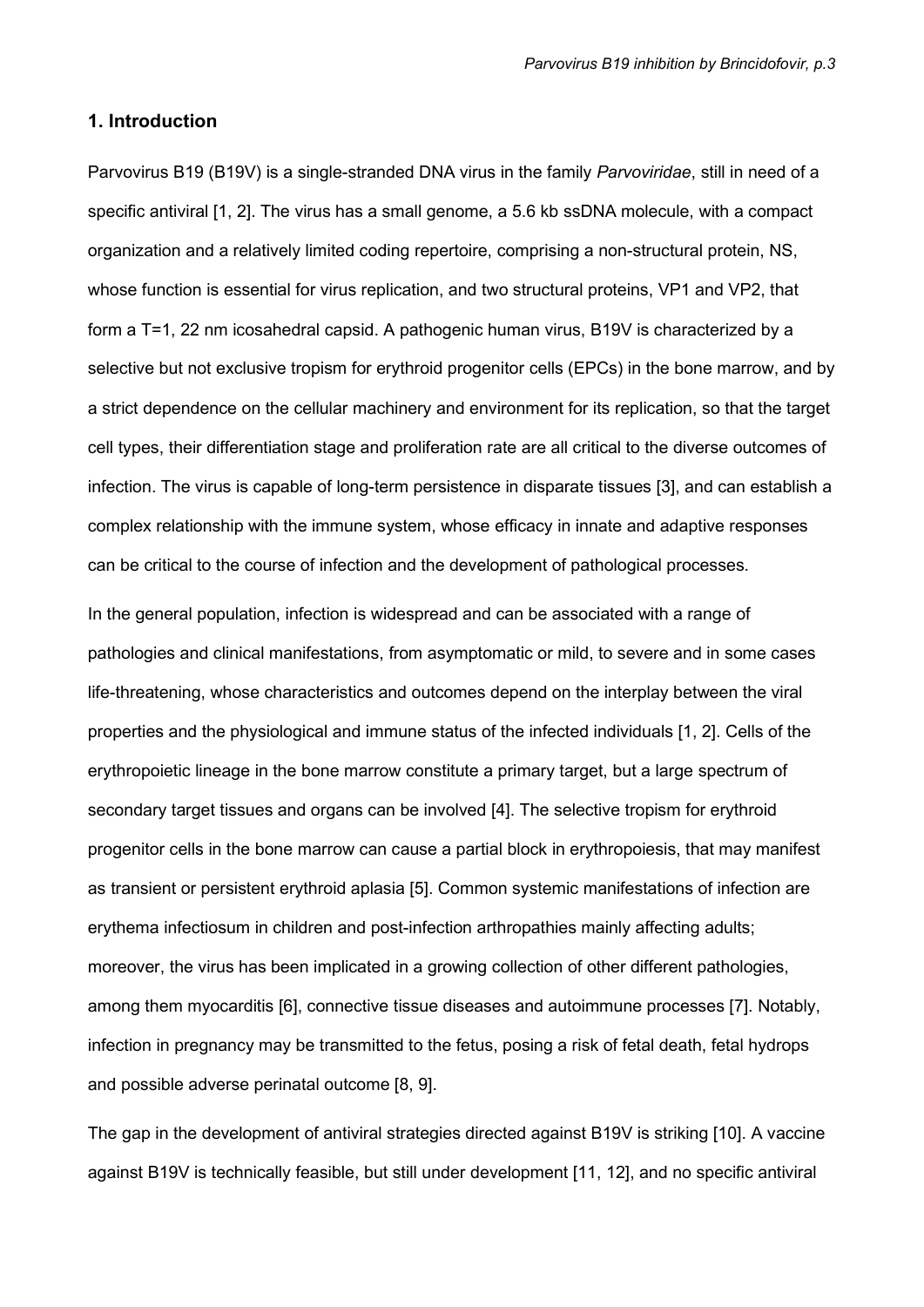therapy has been investigated or clinically evaluated for B19V. Currently, treatment options are limited and generally supportive. Blood transfusions are required to overcome acute or chronic anemia, while intravenous immunoglobulin (IVIG) is considered the only available option to neutralize infectious virus and to control infection in cases of individuals with an impaired immune system [13-15]. However, the beneficial effects of supportive treatments are limited, and even IVIG treatments are seldom able to clear infection unless a patient's own antiviral immune response develops and becomes effective.

An effective antiviral would have profound implications in the treatment of hematological complications encountered during the acute or chronic phase of the infection, especially in subjects with stressed erythropoiesis or with immune system deficits, or to reduce the inflammatory or systemic aspects of infections in atypical cases, or potentially could be used for prophylaxis in selected cases.

The incomplete characterization of the viral proteome and of the molecular mechanisms involved in viral replication have hampered the rational design of specifically targeted drugs, while the demanding *in vitro* cell culture conditions have limited the feasibility of a high-throughput screen against available chemical libraries. To overcome these barriers, our group previously took two alternative approaches, based on a drug repositioning strategy, and on investigating known antiviral compounds for a possible activity against B19V. The first approach yielded antiviral activity provided by the cell-proliferation inhibitor hydroxyurea (HU) [16], and the second approach yielded the acyclic nucleoside phosphonate cidofovir (CDV) though with suboptimal activity [17, 18]. The aim of the present research project was to evaluate whether brincidofovir (BCV), a novel lipid conjugate of CDV possessing enhanced antiviral activity against dsDNA viruses [19-21], also exerts an inhibitory effect against B19V replication, and in particular whether it might perform more favorably compared to CDV.

Two in vitro cellular systems established for B19V were used for this study. In vitro derived EPCs constitute a cellular population analogous to the primary target cells in the bone marrow and present full permissiveness to viral replication depending on differentiation stage and proliferation rate [22, 23]; the human myeloblastoid cell line UT7/EpoS1 presents a restricted pattern of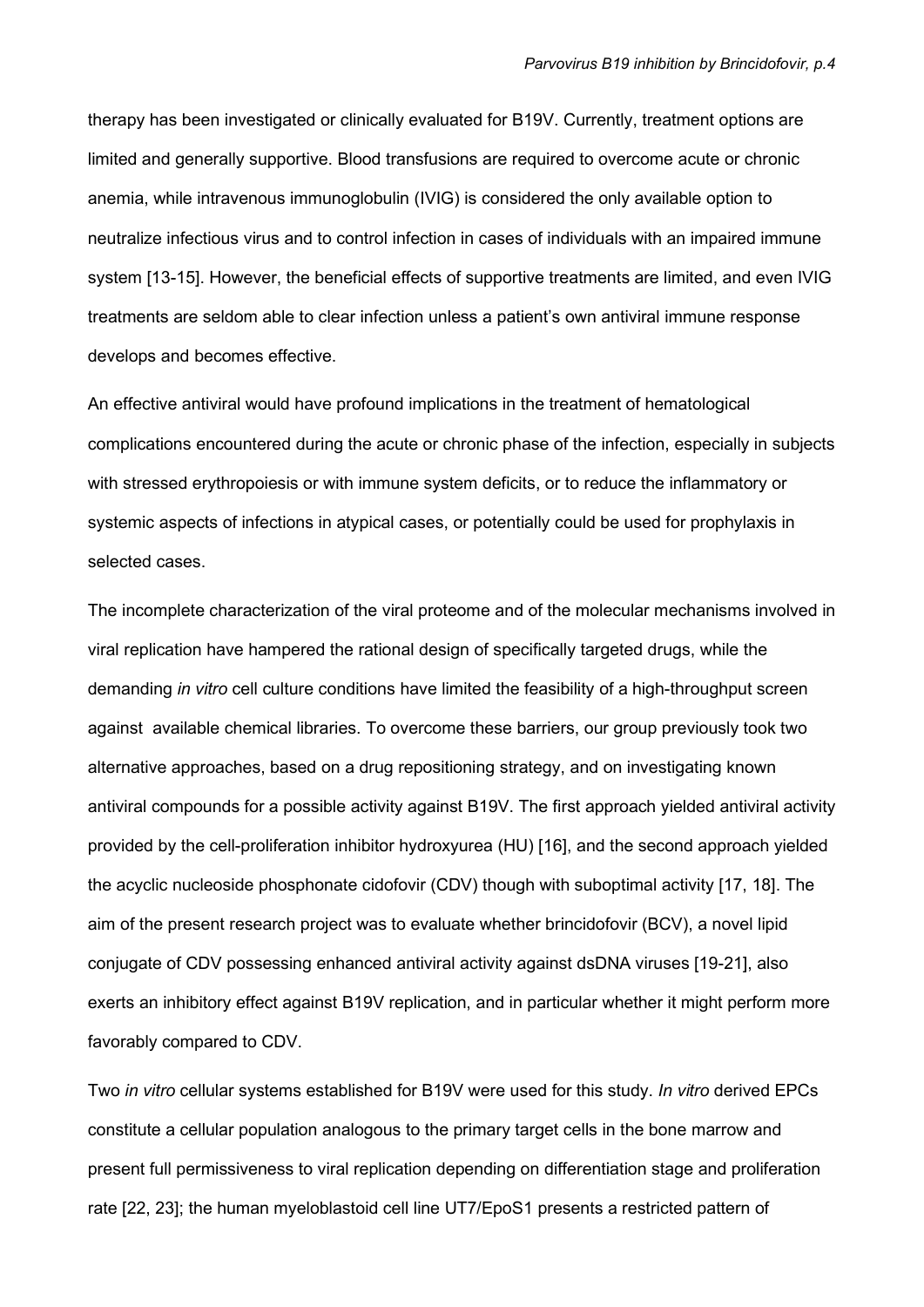permissiveness [24, 25], allowing viral replication along with a limited yield of infectious virus production. In our study, both the EPC and UT7/EpoS1 cells were infected with B19V and then cultured for a single round of infection in the presence of test compounds, BCV and CDV for comparison. The dynamics of viral replication was evaluated by a qPCR-based assay, and the extent of inhibition of viral replication exerted by the compounds determined, along with the extent of inhibition on cell viability and cell proliferations rates. Experimental evidence indicated that BCV can be effective in inhibiting B19V replication, and demonstrated an enhanced inhibitory activity compared to CDV.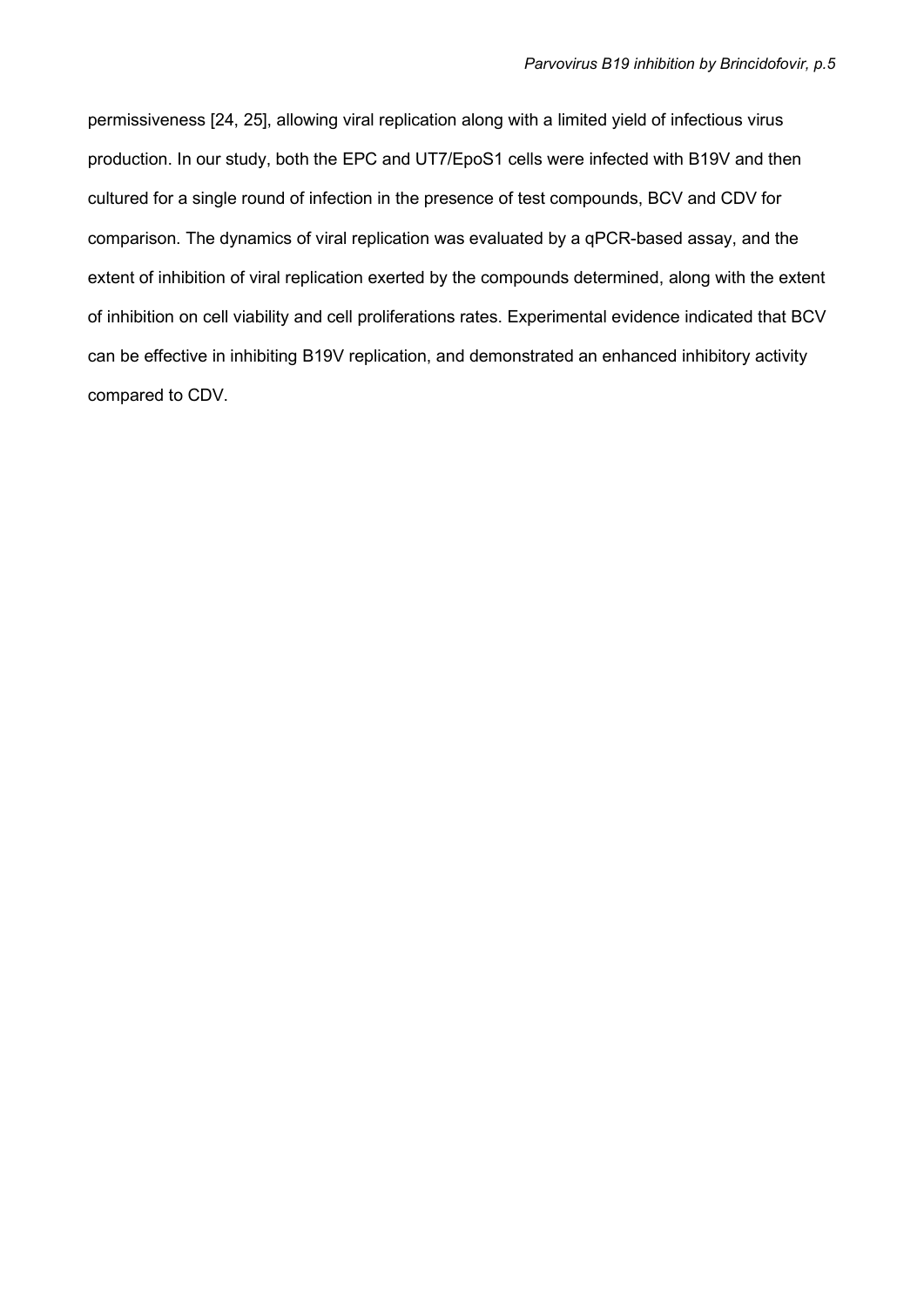### 2. Materials and Methods

#### 2.1. Chemicals

Brincidofovir (BCV) was provided by Chimerix (Chimerix, Inc., Durham, USA). Unless stated, BCV refers to the S-enantiomer (CMX001) as opposed to the R-enantiomer (CMX029). Cidofovir (CDV) was purchased from Sigma at a purity of >98%. In all cases, dry powder was resuspended in phosphate buffered saline (PBS), pH 11.6, at 10mM, then aliquots of the stock solution were stored at -70°C until use.

#### 2.2. Cells

Erythroid progenitor cells (EPCs) were generated in vitro from peripheral blood mononuclear cells (PBMC), obtained from the leukocyte-enriched buffy coats of anonymous blood donors available for institutional research purposes from the Immunohematology and Transfusion Service, S.Orsola-Malpighi University Hospital, Bologna (http://www.aosp.bo.it/content/immunoematologiae-trasfusionale; authorization 0070755/1980/2014, issued by Head of Service). Availability was granted under conditions complying with Italian privacy law. Neither specific ethics committee approval nor written consent from donors was required for this research project. PBMC, isolated by centrifugation in Ficoll-Paque Plus (GE Healthcare Bio-Sciences AB), were cultured in IMDM (Gibco) supplemented with 20% serum substitute BIT 9500 (StemCell Technologies), and enriched with erythropoietic growth factors as described [23, 26]. The cells were maintained at 37°C in 5%  $CO<sub>2</sub>$  and used for infection experiments at day  $9±1$ , when permissiveness to B19V infection is maximal. UT7/EpoS1 cells were cultured in IMDM, supplemented with 10% FCS and 2 U/mL rhu erythropoietin, at  $37^{\circ}$ C and  $5\%$  CO<sub>2</sub> [27].

#### 2.3. Infection

A B19V viremic serum sample, identified in our laboratory in the course of institutional diagnostic service and available for research purposes according to Italian privacy law, was used as source of virus for the infection experiments. The viremic serum contained 10<sup>12</sup> B19V (genotype 1) genome copies (geq)/mL, as determined by quantitative PCR analysis [28, 29], and tested negative by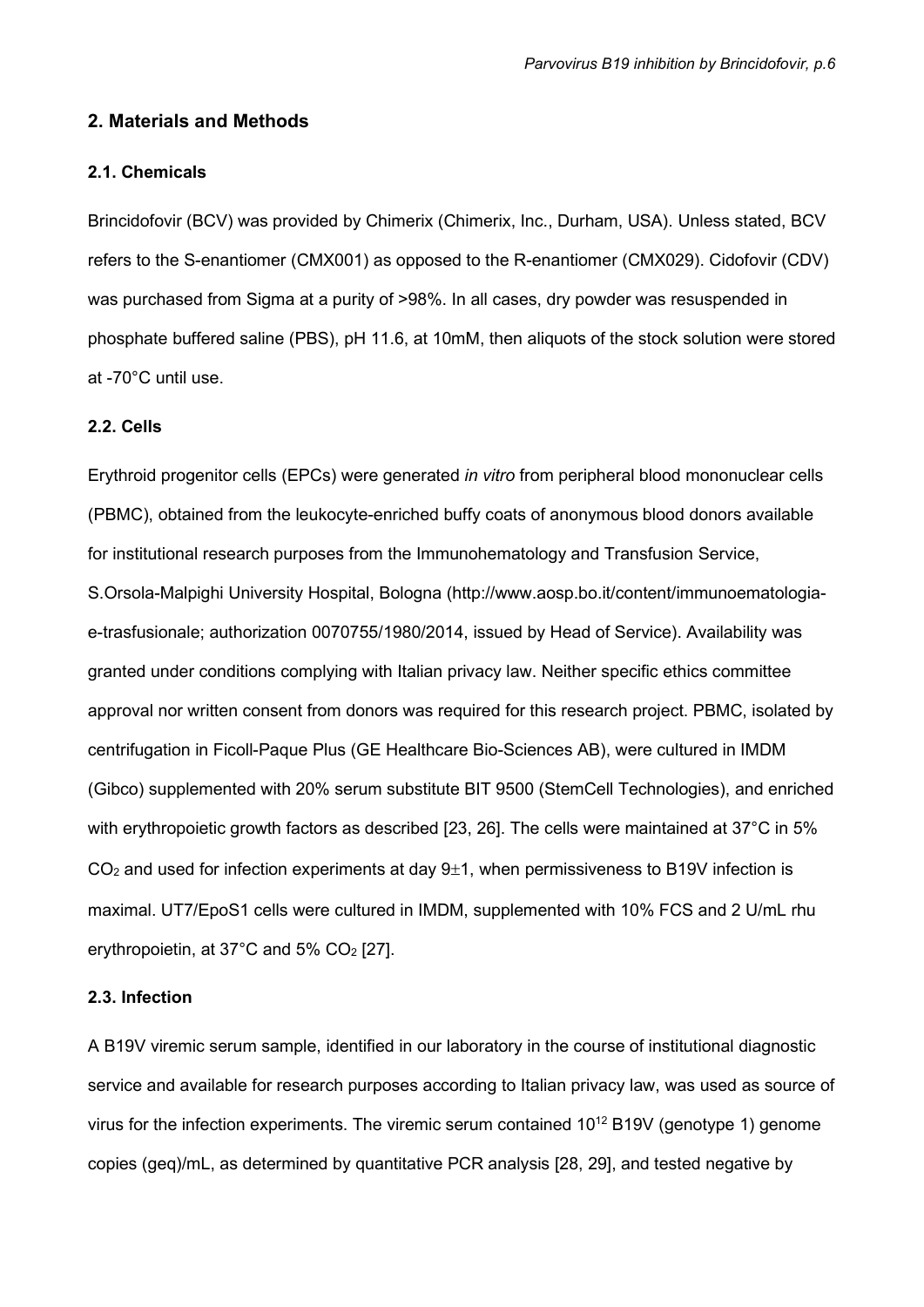routine diagnostic assays to other viruses, including HIV, HBV, HCV, HSV, VZV, EBV, CMV, HHV8, AdV, BKV.

For infection, cells were incubated in PBS at a density of  $10<sup>7</sup>$  cell/ml, in the presence of the B19V viremic serum, diluted in PBS in order to obtain the desired multiplicity of infection (moi, expressed as geq/cell). EPCs were infected with different moi, from  $10^1$  geq/cell to  $10^4$  geq/cell, while UT7/EpoS1 were infected with at the highest moi of 10<sup>4</sup> geq/cell. Following 2 h at 37°C, the inoculum virus was washed twice in PBS and the cells were incubated at  $37^{\circ}$ C in  $5\%$  CO<sub>2</sub> in the respective growth medium, at the different concentrations of tested compounds, at an initial density of 10<sup>6</sup> cells/mL.

#### 2.4. Nucleic acids purification

Equal amounts of cell cultures, corresponding to 1.5x10<sup>5</sup> cells, were collected as appropriate at 2 or 48 hours post-infection (hpi) and processed by using the Maxwell Viral Total Nucleic Acid kit on a Maxwell MDx platform (Promega), following the manufacturer's instructions, in order to obtain a total nucleic acid fraction in elution volumes of 150 µL.

#### 2.5. Quantitative real-time PCR

For quantitative analysis of viral DNA, an aliquot of the eluted nucleic acids, corresponding to  $\sim$  500 cells, was amplified by qPCR using the primer pair R2210-R2355, located in the central exon of B19V genome [23-25], and quantified using an external calibration curve, in a RotorQ system (Qiagen). As a control, a target sequence in the region of genomic DNA coding for 5.8S rRNA (rDNA) was amplified in parallel reactions. Amplification reactions were performed by using Maxima SYBR Green qPCR Master Mix (Thermo Scientific), including primers (obtained from Eurofins Genomics) at a final concentrations of 0.3 µM. Quantitation of viral DNA was obtained by the absolute quantitation algorithm, converting quantification cycle (Cq) values to geq number using external calibration curves obtained from standard targets. For the rDNA target, a coefficient of variation of quantification cycle values for the different samples  $\leq 5\%$  was required, so that this parameter could be considered invariant and the normalization by rDNA not necessary for the following quantitative determination of viral targets.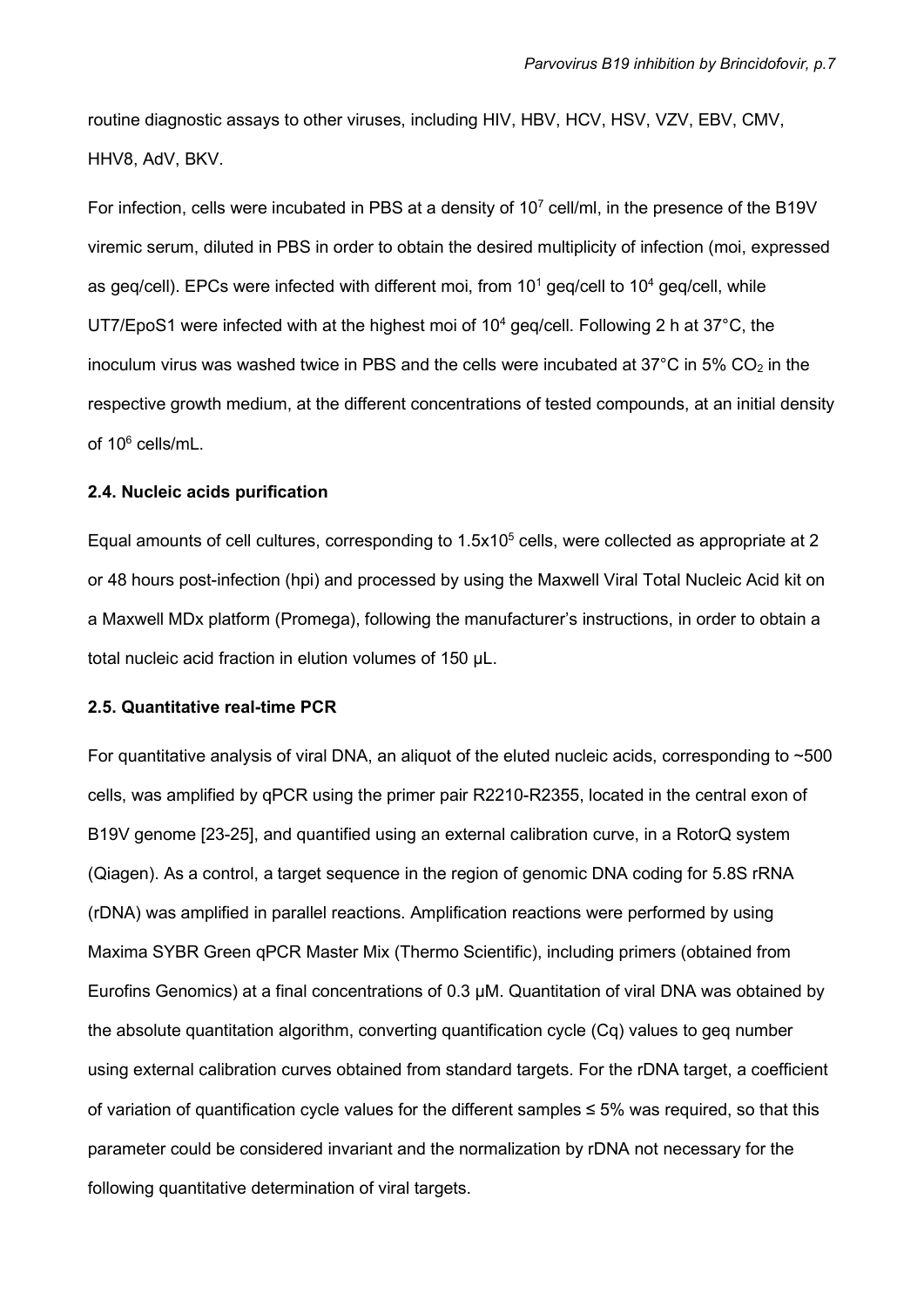#### 2.6. Fluorescent In Situ Hybridization (FISH) Assay

Aliquots of cell cultures were processed by on slide FISH assay for the detection of viral nucleic acids, as described [30] with minor modifications. Cells were spotted on glass slides, fixed in PBSparaformaldehyde 0.5% at 4°C for 30 min and permeabilized for 45 min in PBS-saponin 0.2%. Hybridization reaction was carried out in 25 µl of a hybridization solution containing 25 ng of a digoxigenin labeled, random-primed full-length genomic probe (Dig High Prime, Roche). Specimens and hybridization mixture were denatured together by heating at 95°C for 5 min and then incubated at 37°C for 12 h. Following hybridization, the slides were washed twice at 37°C with 50% formamide - 2×SSC (300 mM NaCl, 30 mM sodium citrate, pH 7.0) buffer and twice at room temperature in 2×SSC buffer, 10 minutes each. Detection of the hybrids was performed with a FITC-conjugate anti-digoxigenin antibody (Roche) diluted 1:20 in PBS-BSA 1% and incubated for 1 h; after washing in PBS, slides were stained with Evans blue and observed on a fluorescence microscopy (EX 450-490 nm, BA 520 nm).

#### 2.7. Cell viability and proliferation assays

The effects of tested compounds on cell viability and proliferation were monitored by a WST-8 based assay, a water-soluble salt reagent that produces a formazan dye upon reduction in response to metabolic activity (CCK8 assay, Dojindo Molecular Technologies), and by evaluation of 5-bromo-2'-deoxyuridine (BrdU) incorporation into newly synthesized DNA (Cell proliferation ELISA BrdU Assay, Roche Diagnostics), following established and optimized protocols [16]. For experiments,  $5 \times 10^4$  cells were seeded in 100  $\mu$ L volumes in a 96-well culture microplate, and cultured in the absence, as control, or in the presence of different concentration of compounds added to medium for 48 hours, paralleling the time course of infection. For the cell viability assay, WST-8 reagent was added for the last 6 hours for EPCs, or 2 hours for UT7/EpoS1. For the cell proliferation assay, of BrdU at 10 µM was added for the last 24 hours for both cell types. The amounts of formazan dye and of incorporated BrdU were measured as absorbance (OD) values according to manufacturers' instructions. Replicate net OD values were normalized with respect to the control samples and expressed as mean percentage values for, respectively, cell viability and proliferation.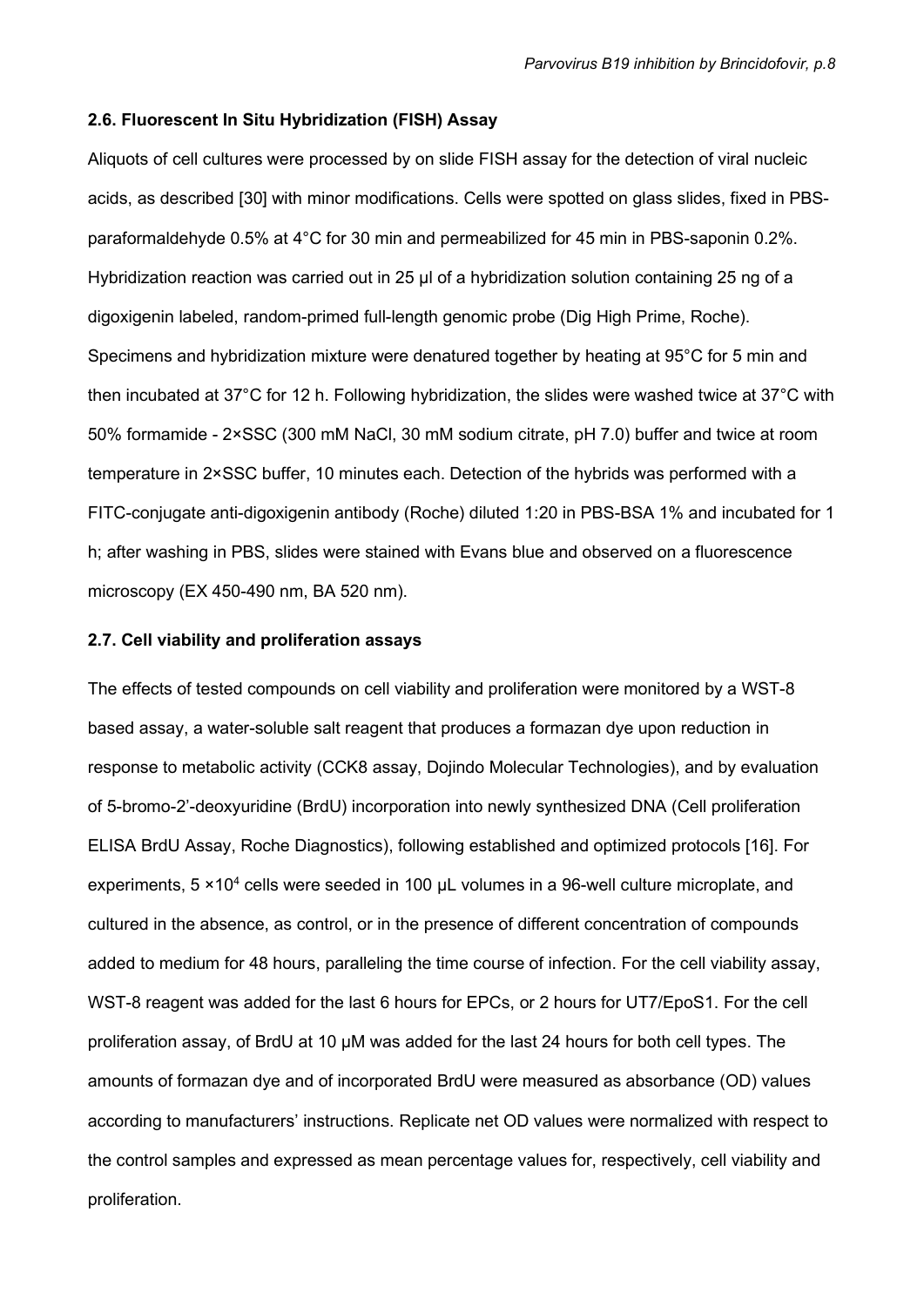#### 2.8. Statistical analysis

Experiments were carried out in duplicate (or more) series unless stated and, for each sample, quantitative determinations were carried out in duplicate (or more) values. Statistical analysis was carried out using GraphPad Prism version 5.00 for Windows (GraphPad Software, San Diego California, USA). Two-way ANOVA (analysis of variance) followed by the Bonferroni test was used to compare data obtained in different experimental conditions. Linear regression analysis was carried out to correlate input moi values and calculated amounts of viral nucleic acids. EC<sub>50</sub> and  $CC_{50}$  values (mean and 95% C.I.) for the different experimental series were determined by nonlinear regression analysis on percentage residual viral replicative activity and/or cell viability or proliferation, for each different tested concentration of compounds relative to control samples.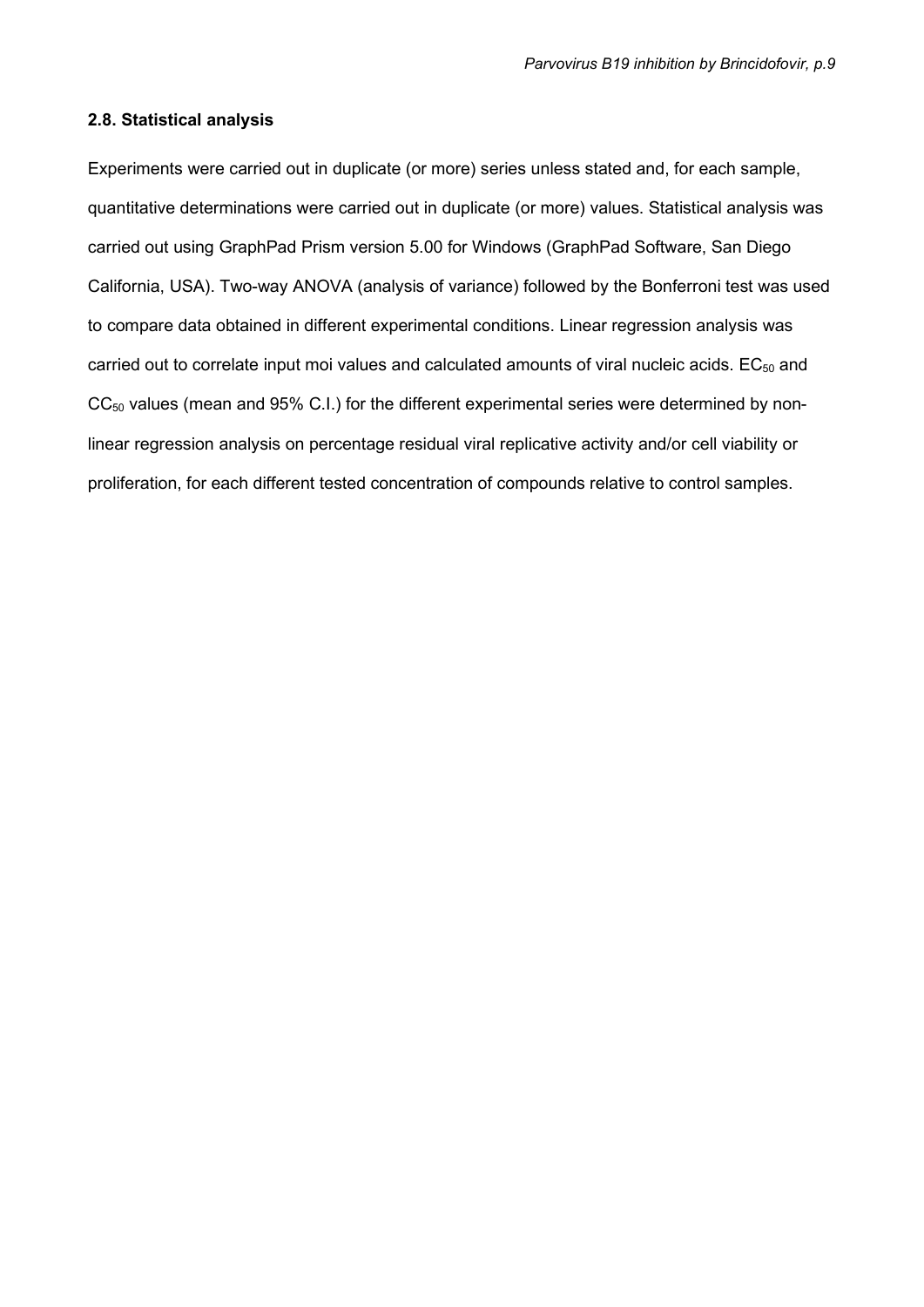## 3. Results

#### 3.1. Effect of BCV and CDV on B19V replication

As a first set of experiments, a comparative investigation of the ability of BCV as compared to CDV to inhibit B19V replication in both EPCs and UT7/EpoS1 cell systems was carried out. PBMC derived, in vitro differentiated EPCs and UT7/EpoS1 cells were infected with B19V at a moi of 10<sup>4</sup> geq/cell. Following incubation to allow attachment and penetration of virus (2 hpi samples), infected cells were divided and cultured in the absence, as a control, and in the presence of different concentrations of BCV or CDV, in the range 0.1 – 500 µM, for a complete course of infection (48 hpi samples). Equivalent cell fractions were collected at 2 hpi and at 48 hpi for the different conditions, and quantitative determination of viral DNA to determine viral replicative activity, and of cellular rDNA for control and normalization, was carried out by qPCR.

The extent of viral replication, measured as the variation in viral DNA detected after a course of infection, varied in function of the cell type, the compound, and the concentration of compounds added to infected cell cultures (Figure 1). By 2-way ANOVA, all variables as well as their interaction contributed significantly as a source of variation to the observed effects (at p<0.001), as the cell/compound combination accounted for 18.7% of total variance, compound concentration for 39.2%, and interaction of variables for 20.2%. The amount of DNA measured from 2 to 48 hpi in control samples increased on average 1.1 ±0.1 Log, indicating productive viral replication. For all cell/compound combination series, increasing the concentration of compounds progressively decreased the amount of viral DNA detected at 48 hpi, thus indicating an inhibitory effect of the compounds on the extent of viral replication. Complete inhibition, as indicated by a significant (at p<0.01) net reduction in the amount of viral DNA from 2 hpi to 48 hpi, could be observed: for BCV, -0.6 Log at ≥500 µM in EPCs and -0.5 Log at ≥10 µM in UT7/EpoS1; for CDV, not in the tested range in EPCs and -0.7 Log at ≥500 µM in UT7/EpoS1. At 48 hpi, the observed variations compared to the respective control samples were: for BCV, -1.7 Log at ≥500 µM in EPCs and -1.7 Log at ≥10 µM in UT7/EpoS1; for CDV, -0.5 Log at at ≥500 µM in EPCs and -0.7 Log at ≥500 µM in UT7/EpoS1.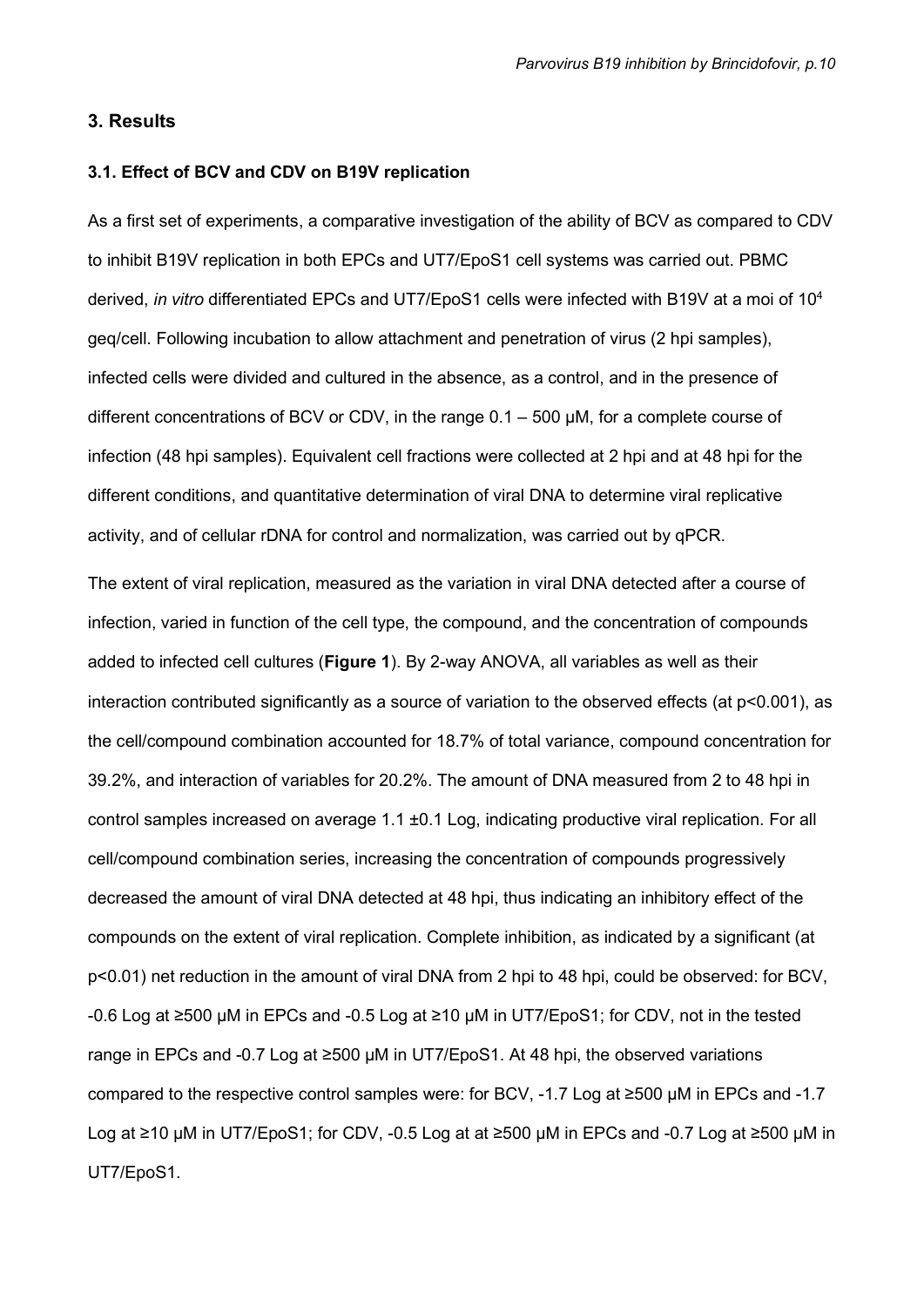The inhibitory effects of BCV and CDV on B19V replication were also assessed by FISH analysis (Figure 2). FISH-positive cells, corresponding to permissive cells actually supporting B19V replication within a restrictive cell population, were evident as clearly stained above a low intensity Evans blue counterstain, and showed a localized, mainly nuclear, distribution of target. Although qualitative, this result is consistent with qPCR assay data (Figure 1), confirming that productively infected cells could not be detected where BCV or CDV concentrations were sufficient to completely inhibit B19V replication.

Thus, experimental data obtained from both qPCR and FISH assays confirmed that BCV is effective against B19V, and proved that BCV was a much more potent inhibitor of B19V replication in both EPCs and UT7/EpoS1 cell systems. In particular, in EPCs, only BCV but not CDV led to a complete inhibition of viral replication, although only at the highest concentration tested.

#### 3.2. Enhanced antiviral activity of BCV in EPCs

To further characterize the antiviral activity of BCV, in vitro differentiated EPCs were infected with B19V at different multiplicities of infection (moi), in the range of  $10<sup>1</sup>$  - 10<sup>4</sup> geq/cell, and cultured in the absence and presence of different concentrations of BCV (0.1 – 500 µM). The extent of viral replication in the different experimental conditions was then assessed by qPCR analysis according to the previous experimental scheme.

The amount of viral DNA detected after a course of infection varied as a function of both the moi used and the concentration of BCV added to infected cell cultures. Amounts of viral DNA were plotted as a function of the moi used, for samples series collected at 2 hpi and at 48 hpi for all the different concentrations of BCV added to infected cell cultures (**Figure 3**). For any given moi and BCV concentration, the extent of viral replicative activity resulted in a different increase in the amount of viral DNA from 2 hpi to 48 hpi, excepting for the highest BCV concentration. Linear regression analysis showed a good correlation between calculated amounts of viral DNA and the moi used, for all sample series in the whole test range  $(R^2$  in the range 0.91-0.98). The linear correlation evident for the 2 hpi sample series indicated that virus attachment and penetration was driven by concentration of virus. For the different 48 hpi sample series, with BCV at concentrations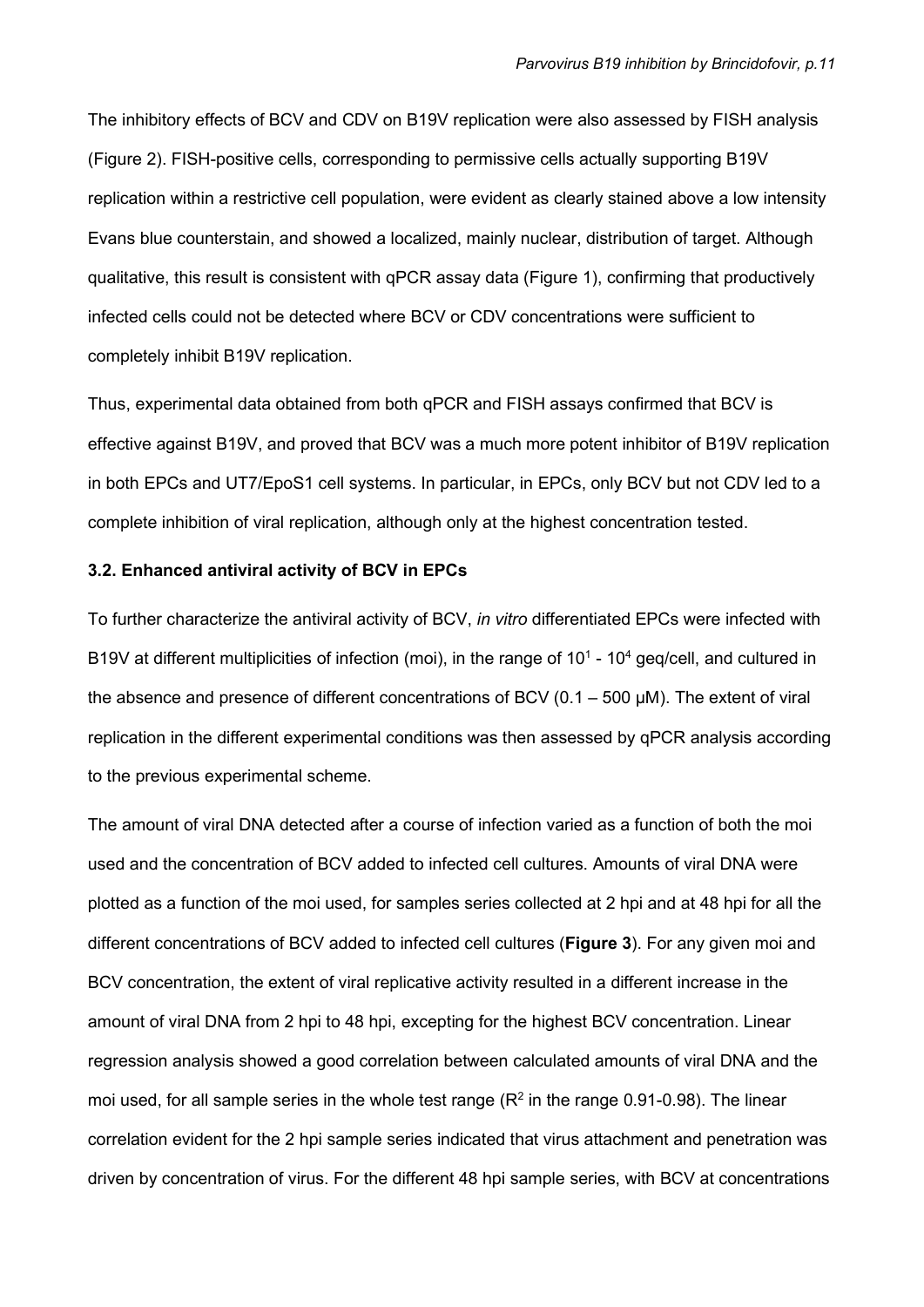≤100 µM, the slopes of regression curves were statistically equivalent (p=0.12), thus indicating a constant relative biological activity of B19V within the EPC cell system independent of the moi used. The shift observed in the regression curves showed statistically significant differences (p<0.0001), with decrements that might be attributed to the progressive inhibitory effects of BCV on viral DNA replication. For the 48 hpi sample series, with BCV at 500 µM, the slope of the regression curve was different from the other 48 hpi samples and similar to the 2 hpi sample series ( $p=0.88$ ), and in addition the shift of the curve was lower ( $p<0.0001$ ) than the 2 hpi sample series. We believe that this suggests both a block in cell proliferation and a complete inhibition of viral replication at this high BCV concentration.

Based on these linear relationships, the inhibitory effect of BCV on B19V replication for any given moi could be expressed and quantified as a dose-dependent reduction in the amount of viral DNA detected at 48 hpi. By expressing a normalized dose-dependent relationship between BCV concentration and percentage replicative activity with respect to the control (Figure 4), non-linear regression curve allowed determining  $EC_{50}$  values for BCV for all the different moi tested. Values in this experiment ranged between 6.6-11.5 µM for the different moi used, yielding a value of 9.35 µM [C.I. 8.84 - 9.89, R<sup>2</sup> 0.99] for the pooled data. Activity of BCV and CDV were compared at a moi of 10<sup>4</sup> geq/cell; the calculated EC<sub>50</sub> values were: for BCV, 9.65  $\mu$ M [C.I. 9.15 - 10.20, R<sup>2</sup> 0.99]; for CDV, 320.5  $\mu$ M [C.I. 173.9 – 590.7, R<sup>2</sup> 0.41] (Figure 5).

In parallel, non-linear regression was performed to determine CC<sub>50</sub> values for cell viability (Figure 6) and proliferation (Figure 7). Regarding cell viability, calculated  $CC_{50}$  values were: for BCV, 102.9  $\mu$ M [C.I. 87.6 - 120.8, R<sup>2</sup> 0.93]; for CDV, >500  $\mu$ M. Regarding cell proliferation, calculated CC<sub>50</sub> values were: for BCV, 121.6  $\mu$ M [C.I. 91.7 - 161.3, R<sup>2</sup> 0.89]; for CDV, >500  $\mu$ M. Comparing antiviral effects (data from Figure 4) and effects on cell viability and cell proliferation (data from Figures 5 and 6), BCV yielded selectivity indexes (SI) values of 11.0 and 13.0 for viability and cell proliferation respectively.

#### 3.3. Enhanced antiviral activity of BCV in UT7/EpoS1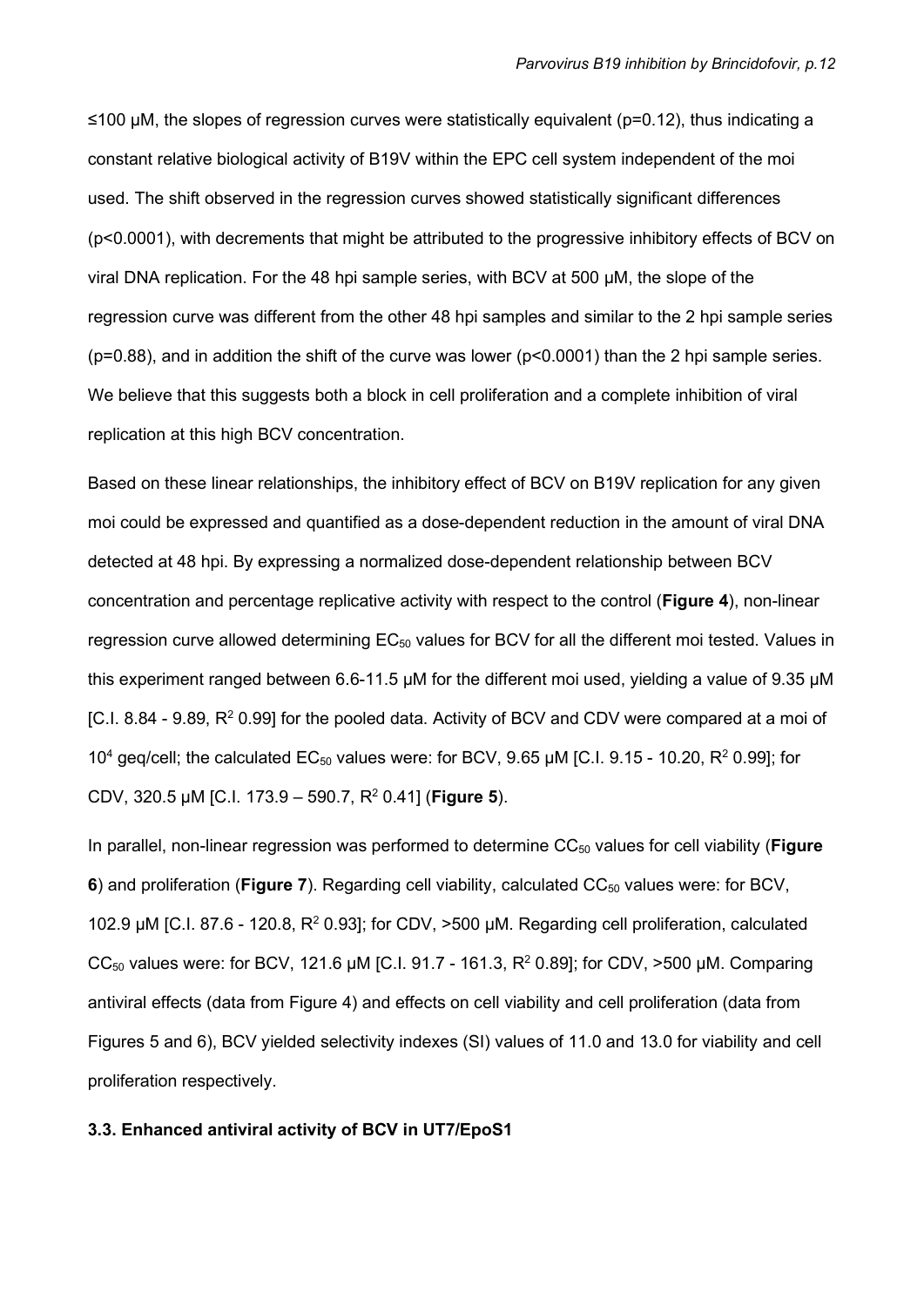The inhibition of B19V replication by BCV in UT7/EpoS1 cells was more pronounced than in EPCs. For an accurate characterization of the antiviral activity of BCV under conditions of high viral load, UT7/EpoS1 cells were infected with B19V at the moi of  $10<sup>4</sup>$  geq/cell in the presence of 0.01 – 10 µM BCV, or 0.1 – 500 µM CDV under the same experimental scheme that were used for EPCs. A dose-dependent progressive reduction in the amount of viral DNA detected at 48 hpi samples could be observed for both BCV and CDV. Non-linear regression curve analysis allowed determining EC<sub>50</sub> value of 0.22  $\mu$ M [C.I. 0.19 - 0.25, R<sup>2</sup> 0.99] for BCV, and 16.1  $\mu$ M [C.I. 12.9 -20.2,  $R^2$  0.95] for CDV (Figure 5).

In parallel, non-linear regression was performed to determine  $CC_{50}$  values for cell viability (Figure 6) and proliferation (Figure 7). Regarding cell viability, calculated  $CC_{50}$  values were: for BCV, 66.8  $\mu$ M [C.I. 62.0 - 72.9, R<sup>2</sup> 0.98]; for CDV, >500  $\mu$ M. Regarding cell proliferation, calculated CC<sub>50</sub> values were: for BCV, 6.9  $\mu$ M [C.I. 5.7 – 8.4, R<sup>2</sup> 0.97]; for CDV, >500  $\mu$ M. Comparing antiviral potency (data from Figure 4) and effects on cell viability and cell proliferation (data from Figures 5 and 6), BCV yielded selectivity indexes (SI) values of 303.6 and 31.5, respectively.

#### 3.4. Enantiomer-specific antiviral activity in EPCs and UT7/EpoS1

To confirm that the observed inhibitory effects on the virus were specifically exerted by the metabolite, CDV-PP, the activity of the functional stereoisomer of BCV, BCV (S), was compared with that of its cognate enantiomer BCV (R). The latter is not converted to CDV-PP within cells. Infection was carried out following the established experimental scheme with both enantiomers tested in the range of 0.01-100 µM in both EPCs and UT7/EpoS1 cell systems. For each sample series, the amounts of viral DNA were assessed by  $qPCR$  and  $EC_{50}$  values calculated as described previously (Figure 8). Cell viability was assessed in the same assay format by a WST-8 based assay and cytotoxicity  $CC_{50}$  values determined (Figure 9).

For this experimental series, calculated  $EC_{50}$  and  $CC_{50}$  values for both EPCs and UT7/EpoS1 cell systems are reported in Table 1. In EPCs, the SI values  $(S.I.: EC_{50}/CCK8 CC_{50})$  for BCV (S) and BCV (R) were 6.5 and 1.6 respectively, yielding an S/R ratio of 4.0. In UT7/EpoS1, SI values were 95.1 and 1.3, yielding an S/R ratio of 73.2. Altogether, experimental data indicated that the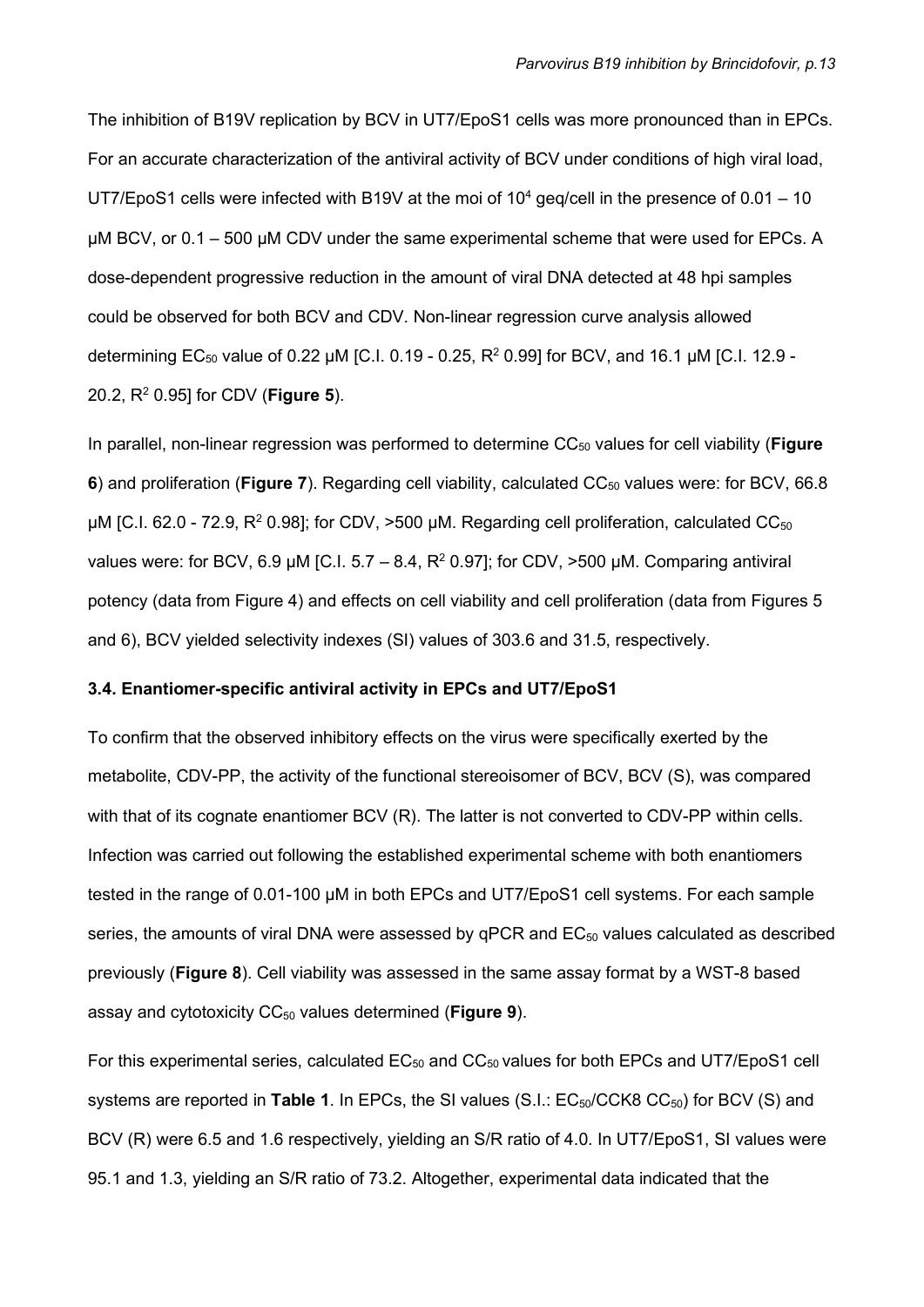inhibitory activity on B19V replication was exerted by the active enantiomer, BCV (S), to a significantly higher extent with respect to its cognate enantiomer BCV (R); the observed differences in selectivity indexes and S/R activity ratios were dependent on the cellular environment.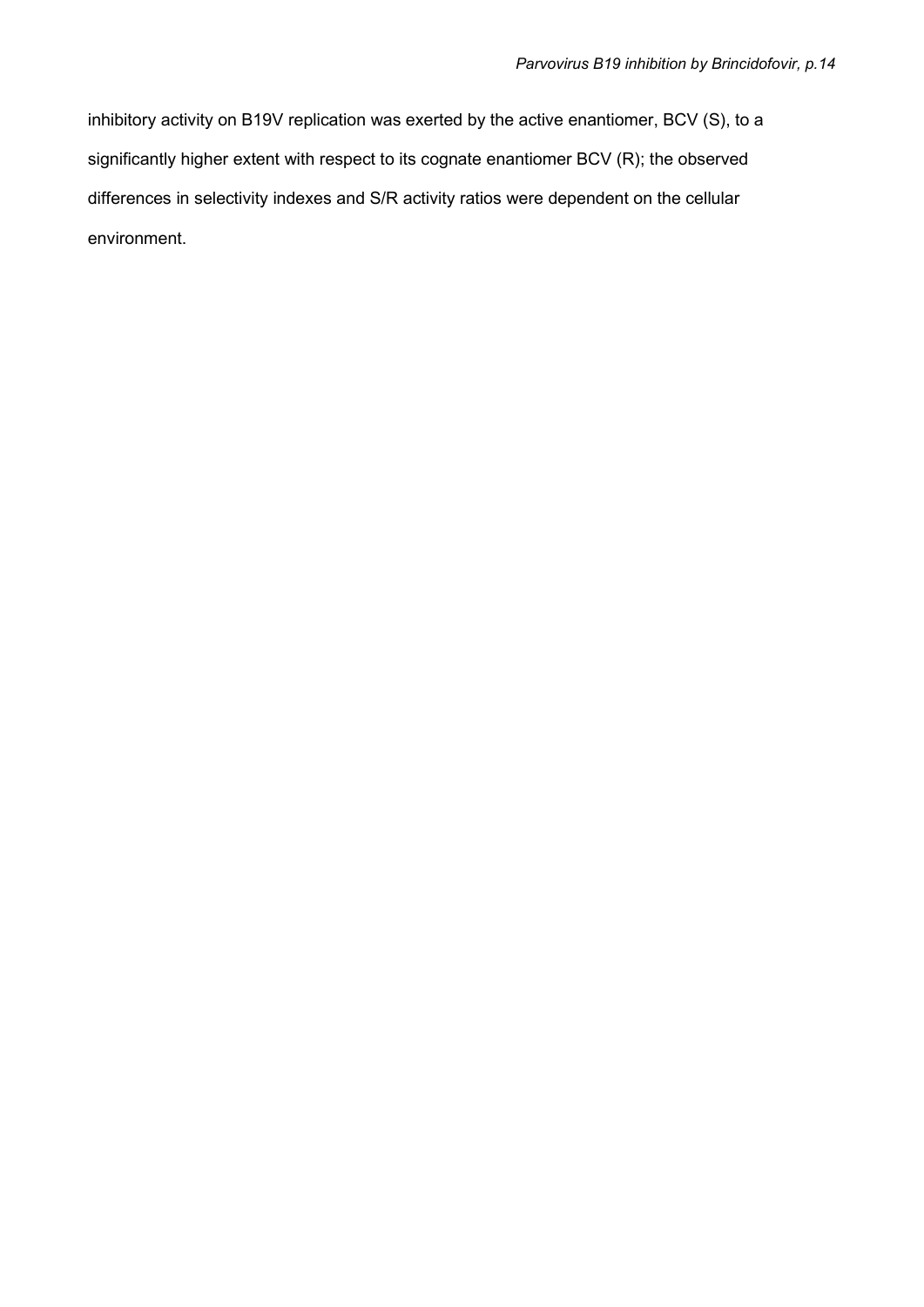#### 4. Discussion

The present study was conducted with the aim of closing the gap in the development of an antiviral strategy against B19V, a virus commonly distributed in the population, and responsible for a wide spectrum of clinical manifestations. In the absence of a vaccine to prevent infection and an effective antiviral therapy, treatment of B19V infections remains limited to supportive and nonspecific (e.g., IVIG) interventions [1, 2]. Therefore, we believe that the efforts in research and development of antiviral drugs with potent inhibitory activity against B19V should be considered of utmost importance so as to increase the available options for specific therapeutic and/or preventive treatments.

We have previously shown that CDV, an antiviral with a broad spectrum *in vitro* activity but with limited clinical effectiveness, inhibits B19V replication in vitro [17, 18]. This was the first reported evidence of activity of an antiviral compound against B19V, and at the same time an expansion of the antiviral range of CDV to encompass a ssDNA virus in addition to the more widely recognized activity against dsDNA viruses. The present set of experiments investigated the activity of the lipid conjugate of CDV, BCV, to assess its potential as an antiviral agent against B19V. BCV has been shown to be more potent than CDV against dsDNA viruses [19-21] and its administration has been shown to be safe, well-tolerated and to produce a low circulating plasma concentration of CDV [31], which greatly reduces the nephrotoxicity associated with intravenous CDV administration [32]. Our experiments demonstrate that BCV, compared to CDV, exerts an enhanced inhibitory effect on replication of the ssDNA virus B19V. This is evident in both the EPC and UT7/EpoS1 cell system even at the highest multiplicities of infection tested, with a distinct dose-dependent reduction in the amount of viral DNA synthesized. This inhibitory activity was achieved at relatively lower compound concentrations in UT7/EpoS1 than in EPCs. In addition, in the EPC cells only BCV, and not CDV, yielded a significant  $EC_{50}$  value and achieved complete inhibition of viral replication. Accordingly, the effects of BCV on cell viability and proliferation were measurable at lower concentrations compared to CDV in both cellular systems. The effect on cell proliferation were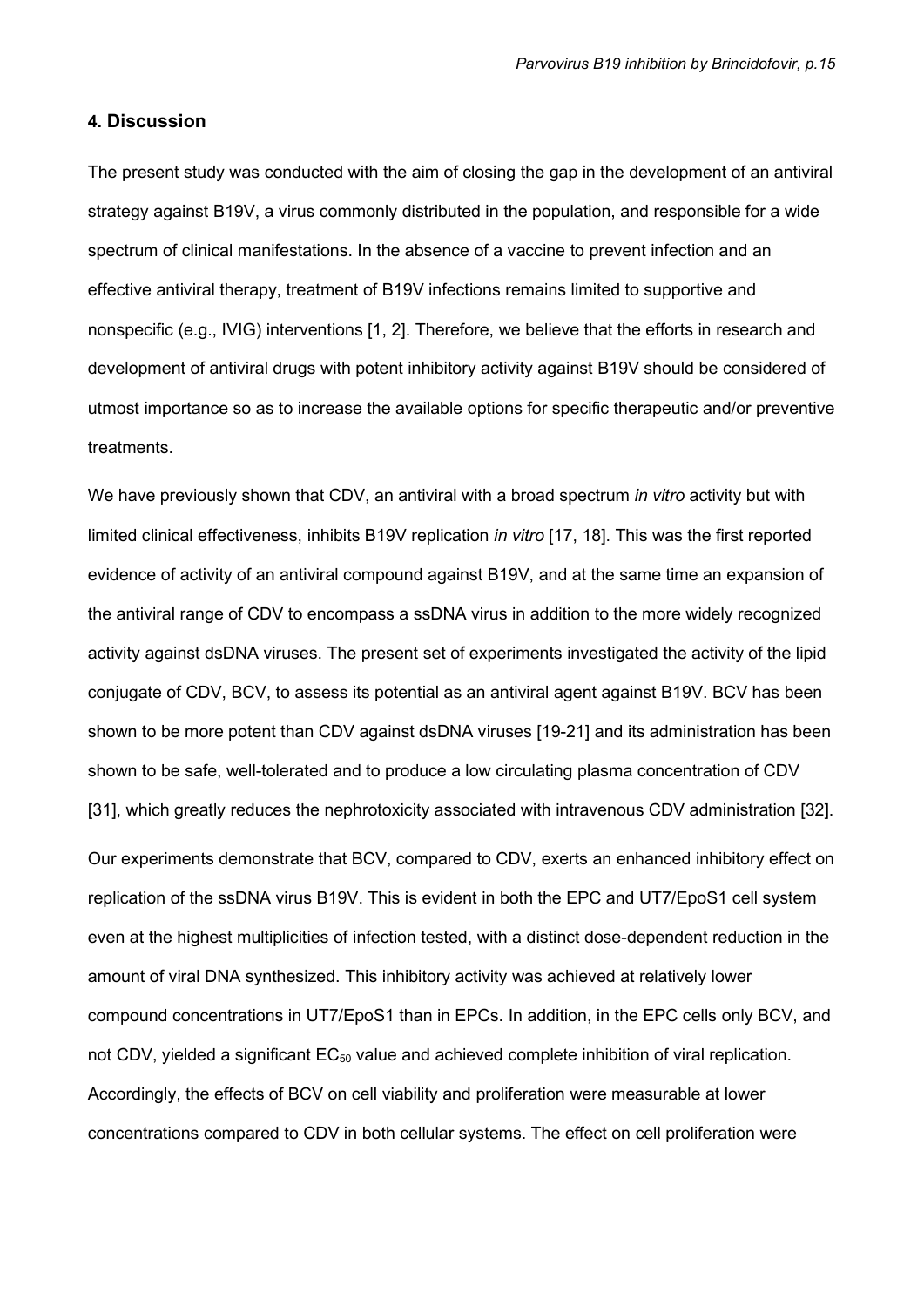more pronounced than those on cell viability, nevertheless a favorable selectivity index for their antiviral effect was demonstrated in both assay systems.

There are two enantiomeric forms of BCV, (S) and (R), but only BCV(S) is the active enantiomer. BCV (S) utilizes the natural lipid uptake pathway in cells that results in its rapid uptake, consequent increase in the active antiviral, CDV-PP, and hence an increase in antiviral potency [21, 31]. On the other hand, CDV-PP is undetectable in cells treated with the R-enantiomer [33]. We demonstrated here that the inhibition of viral replication is restricted to the S-enantiomer of BCV, thus supporting the hypothesis of an active and specific antiviral role of CDV-PP derived from BCV rather than an inhibition of viral replication related to a general, nonspecific cytotoxic effect.

The antiviral activity of BCV and CDV is directly correlated to CDV-diphosphate (CDV-PP) which acts as an alternate substrate for viral DNA synthesis [34, 35]. Both BCV and CDV have been reported to possess antiviral activity also against DNA viruses that do not encode their own polymerases [36-38], however in these cases the exact mechanism of inhibition has not been yet established. Possible mechanism could include the replication complex of these viruses being more conducive to incorporating CDV into viral DNA causing chain termination or impeding template activity, a decreased ability of the replication complex to excise incorporated CDV, or the possibility of inhibiting helicase activity, as encoded by LT in case of the polyomaviruses and E1 in the case of papillomaviruses [39, 40]. It should be noted that the B19V genome replicative intermediates are actually dsDNA forms that utilize the host replication machinery and metabolic environment, so the mechanisms of inhibition could also probably be similar to what is proposed for other dsDNA virus that do not encode their own DNA polymerase.

Replication of B19V in vitro is limited by a highly restrictive cellular environment, so that even at the high multiplicity of infection of 10<sup>4</sup>, only a minor fraction of cells can support viral replication (Figure 2) [30]. As a result, a relatively low (~1-2 Log) increase in the amount of viral DNA in the course of infection from 2 to 48 hpi is normally achieved (Figures 1, 3). Although this can be considered suboptimal, the data obtained allowed discrimination of the activities of the different compounds tested and calculation of the different  $EC_{50}$  values in different cellular environments. EPCs and UT7/EpoS1 cell systems possess different properties that are to be taken into consideration when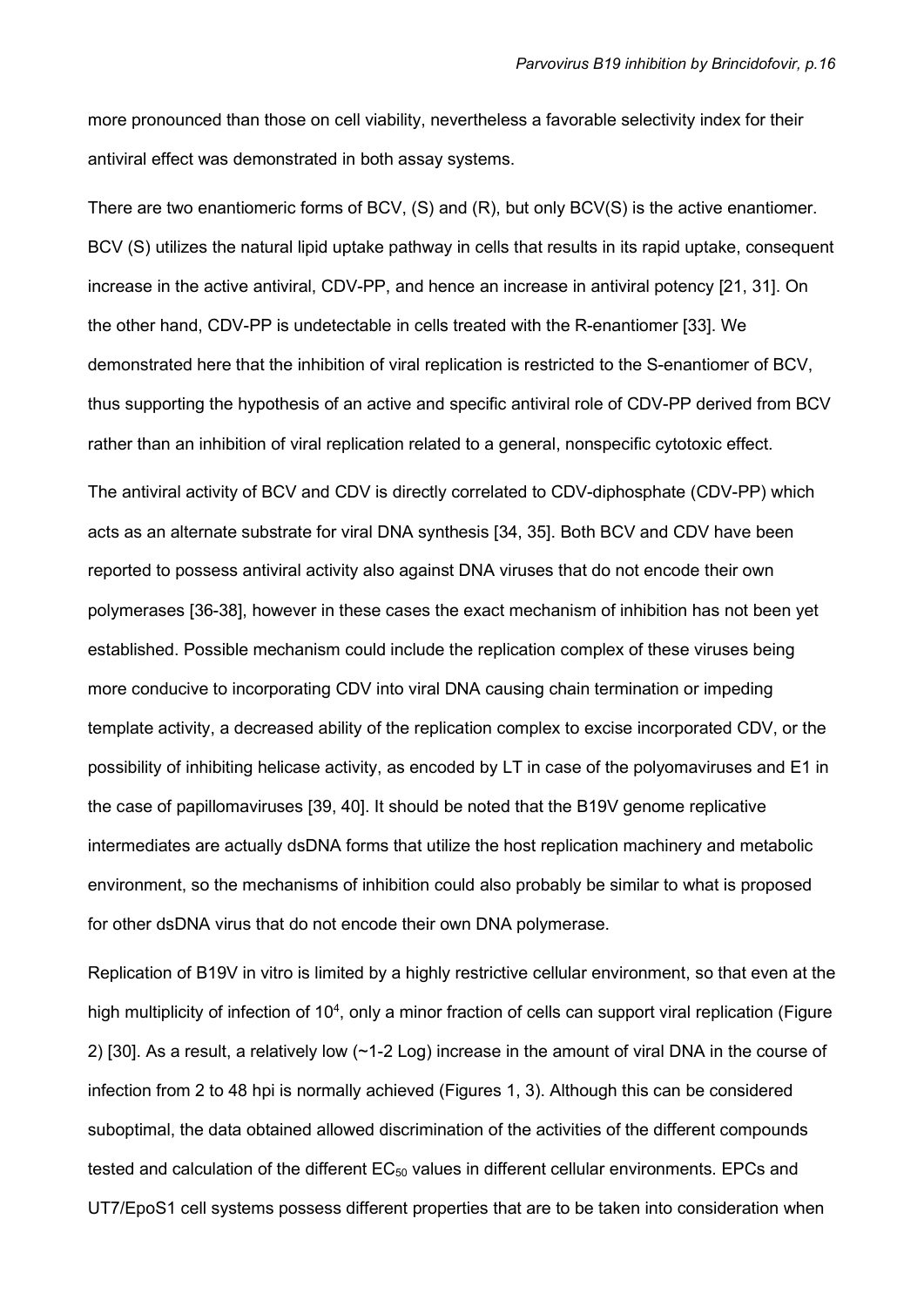considering our experimental results. EPCs are primary cells with a limited lifespan, and represent a cellular system more closely resembling the natural target cells within bone marrow environment [41]. Circulating EPCs can be selectively induced to proliferate and differentiate along the erythroid lineage, progressively acquiring sensitivity to viral infection and full permissiveness to viral replication, in particular at a stage corresponding to the proerythroblast differentiation stage in the bone marrow [23]. However, EPCs are cultured in conditions that approximate the conditions of the bone marrow environment, and constitute a population with heterogeneous characteristics related to the differentiation stage, proliferation rate and metabolic activity. The effective inhibitory activity of BCV observed in these cells is of crucial relevance, especially in comparison to the limited activity shown by CDV. The inherent heterogeneity and a slow overall metabolic rate of EPCs may hinder the accurate evaluation of the antiviral potency of BCV, as the conversion of BCV to the active antiviral CDV-PP is expected to be more pronounced in metabolically active cells, and hence the lower potency in EPCs observed in our experiments. On the other hand, UT7/EpoS1, a cell line of myeloblastoid origin, is the most permissive and commonly used cellular line when investigating B19V [27]. In these cells, active viral replication is shown to occur only in a subset of cells [30, 42], but at the population level the degree of replication of viral DNA shows relative increases comparable to the fully permissive EPCs [24, 25]. Thus, UT7/EpoS1 may constitute a more suitable and appropriate experimental system, for evaluating the activity of BCV against B19V. We report here that the  $EC_{50}$  against B19V is in the same order of magnitude as compared to those determined for other dsDNA viruses, and more importantly, within the range of concentrations achieved with clinically relevant doses [21, 31].

B19V is highly dependent on cellular machinery for its lifecycle [43, 44] and offers few virus specific antiviral targets, but the observed capacity of broad spectrum antiviral compounds to interfere with its biological activity indicates the presence of pathways susceptible to potential inhibition in a complex and as yet not fully characterized virus-cell interaction network. We believe that the differences observed within the two cellular systems may reflect differences in the permeability of cells to the compounds, the overall metabolic rate of the cellular environment, or to different mechanisms of interference with the normal metabolism of nucleotides. Hence, in the present set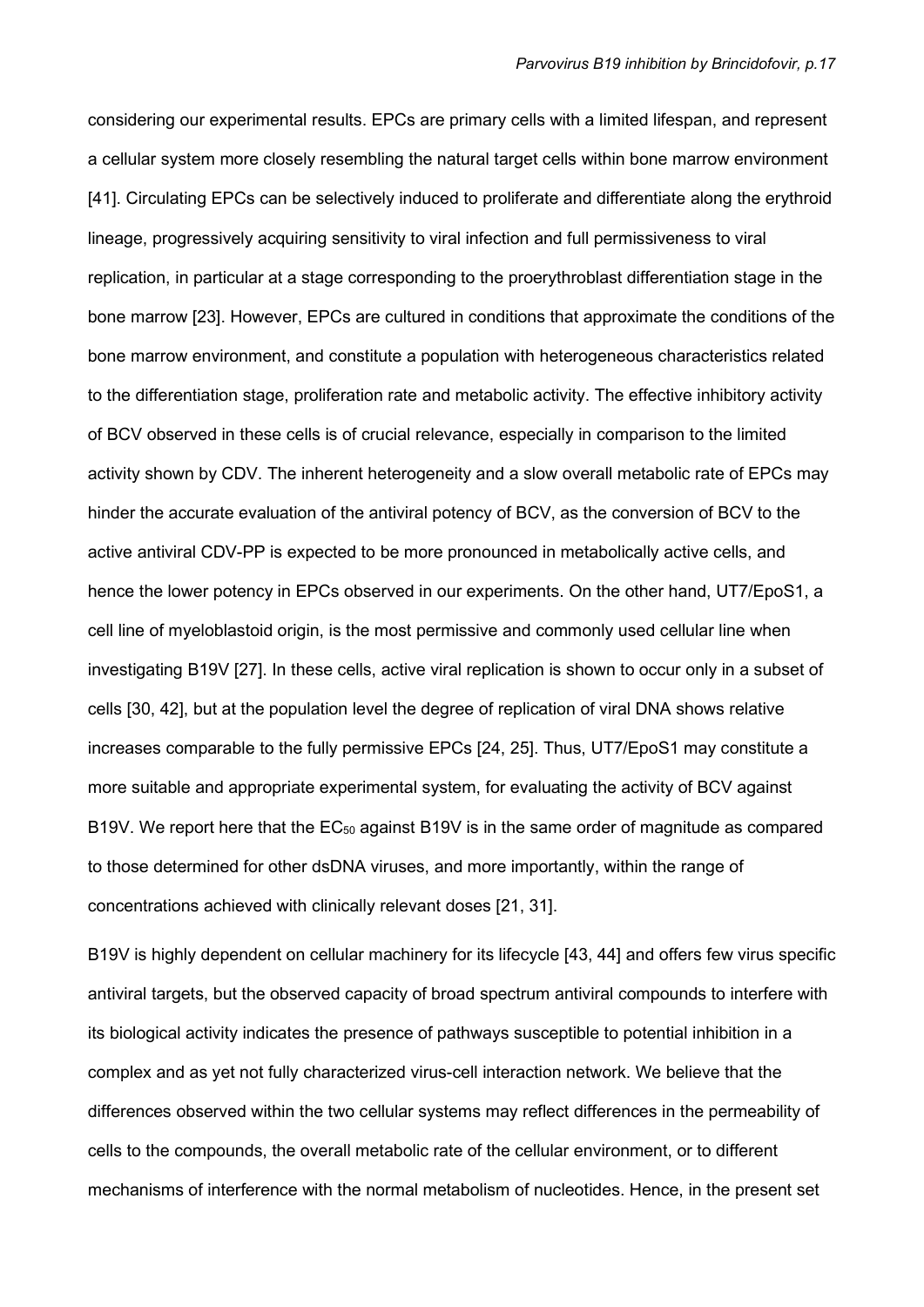of experiments, the observed lower efficacy of BCV in EPCs than in UT7/EpoS1 may reflect the low metabolic rate in these cells as playing an important role in the higher EC50 scored in our assays. Further experiments will be required to evaluate the kinetics of CDV-PP formation within the cells, whether the actual intracellular concentration of compounds effectively correlate with the antiviral activity, and if activity can be enhanced by an extended exposure of cells to non-toxic concentrations of drugs. The recent development of a reverse genetic system for B19V [45] will also provide a valuable tool to investigate in more detail the targets and mechanisms of activity of compounds in the observed inhibition of viral replication.

In conclusion, we demonstrate that the investigational compound, BCV, effectively inhibits B19V with highly favorable properties in terms of in vitro activity and selectivity, thus expanding its antiviral spectrum to encompass an ssDNA virus and establishing its potential as a B19V antiviral agent. Further progress in our knowledge of the biological characteristics of B19V and of its interaction with the cellular environment will lead to a better understanding of the viral target/s and mechanism/s appropriate for the continued development of an antiviral strategy directed against the human pathogenic virus B19V.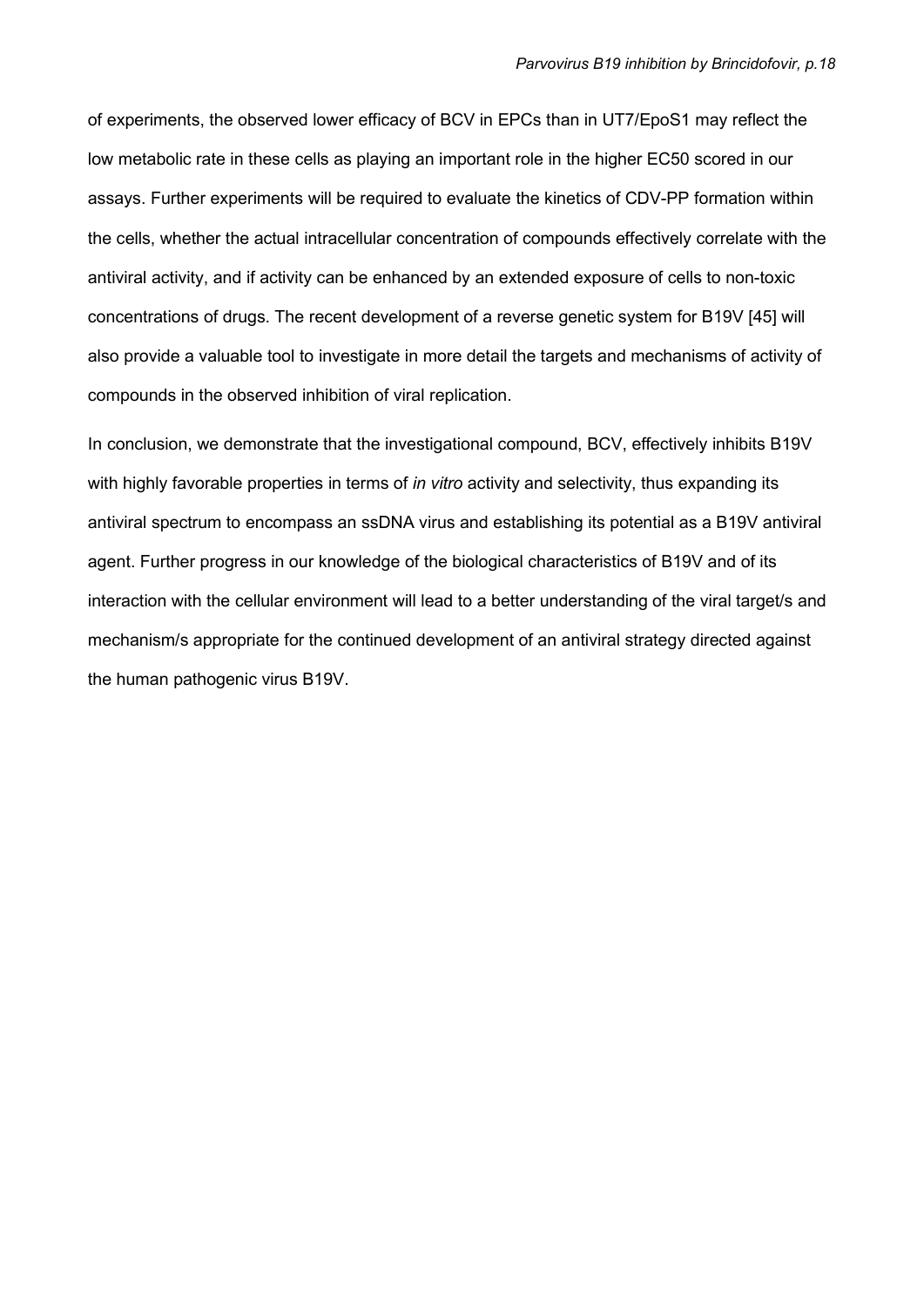## 5. Acknowledgments and Funding

This research was partly supported from Chimerix as objective of a cooperation agreement between Chimerix and the Department of Pharmacy and Biotechnology of the University of Bologna. This research was also supported by block grants from the University of Bologna (RFO 2014-2016 to G.G.).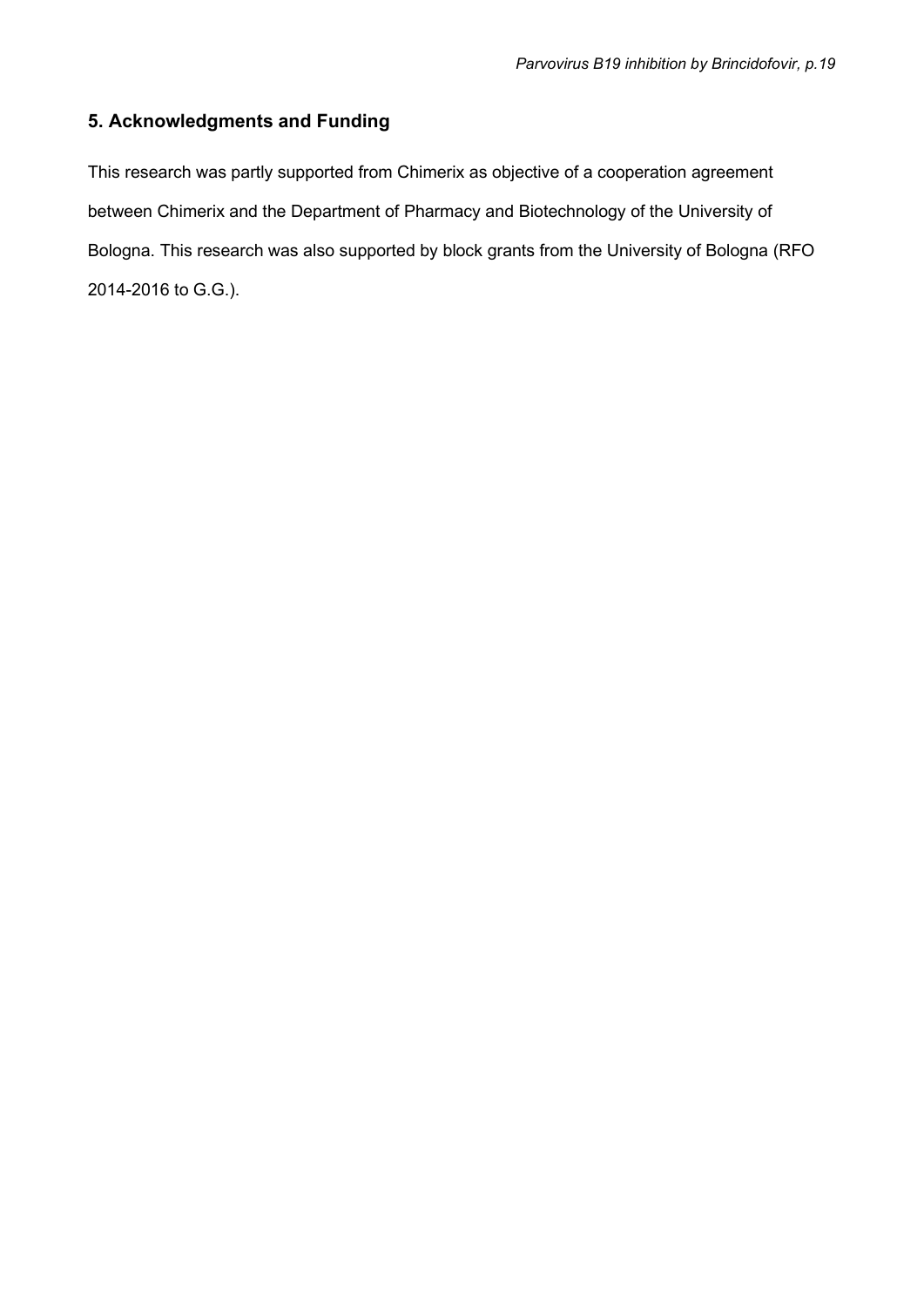## **References**

- 1. Gallinella G. Parvovirus B19 Achievements and Challenges. ISRN Virology (2013):10.5402/2013/898730.
- 2. Qiu J, Soderlund-Venermo M, Young NS. Human Parvoviruses. Clin Microbiol Rev (2017) 30:43-113.
- 3. Bua G, Gallinella G. How does parvovirus B19 DNA achieve lifelong persistence in human cells? Future Virol (2017) 12:549-553.
- 4. Adamson-Small LA, Ignatovich IV, Laemmerhirt MG, Hobbs JA. Persistent parvovirus B19 infection in non-erythroid tissues: possible role in the inflammatory and disease process. Virus Res (2014) 190:8-16.
- 5. Kerr JR. A review of blood diseases and cytopenias associated with human parvovirus B19 infection. Rev Med Virol (2015) 25:224-40.
- 6. Verdonschot J, Hazebroek M, Merken J, Debing Y, Dennert R, Brunner-La Rocca HP, Heymans S. Relevance of cardiac parvovirus B19 in myocarditis and dilated cardiomyopathy: review of the literature. Eur J Heart Fail (2016) 18:1430-1441.
- 7. Kerr JR. The role of parvovirus B19 in the pathogenesis of autoimmunity and autoimmune disease. J Clin Pathol (2016) 69:279-91.
- 8. Bonvicini F, Bua G, Gallinella G. Parvovirus B19 infection in pregnancy-awareness and opportunities. Curr Opin Virol (2017) 27:8-14.
- 9. Bascietto F, Liberati M, Murgano D, Buca D, Iacovelli A, Flacco ME, Manzoli L, Familiari A, Scambia G, D'Antonio F. Outcomes associated with fetal Parvovirus B19 infection: A systematic review and meta-analysis. Ultrasound Obstet Gynecol (2018).
- 10. De Clercq E, Li G. Approved Antiviral Drugs over the Past 50 Years. Clin Microbiol Rev (2016) 29:695-747.
- 11. Chandramouli S, Medina-Selby A, Coit D, Schaefer M, Spencer T, Brito LA, Zhang P, Otten G, Mandl CW, Mason PW, Dormitzer PR, Settembre EC. Generation of a parvovirus B19 vaccine candidate. Vaccine (2013) 31:3872-8.
- 12. Penkert RR, Young NS, Surman SL, Sealy RE, Rosch J, Dormitzer PR, Settembre EC, Chandramouli S, Wong S, Hankins JS, Hurwitz JL. Saccharomyces cerevisiae-derived virus-like particle parvovirus B19 vaccine elicits binding and neutralizing antibodies in a mouse model for sickle cell disease. Vaccine (2017) 35:3615-3620.
- 13. Mouthon L, Lortholary O. Intravenous immunoglobulins in infectious diseases: where do we stand? Clin Microbiol Infect (2003) 9:333-8.
- 14. Crabol Y, Terrier B, Rozenberg F, Pestre V, Legendre C, Hermine O, Montagnier-Petrissans C, Guillevin L, Mouthon L, Groupe d'experts de l'Assistance Publique-Hopitaux de P. Intravenous immunoglobulin therapy for pure red cell aplasia related to human parvovirus b19 infection: a retrospective study of 10 patients and review of the literature. Clin Infect Dis (2013) 56:968-77.
- 15. Mouthon L, Michel M, Gandre C, Montagnier-Petrissans C, Chevreul K. Costs of intravenous immunoglobulin therapy in patients with unconfirmed parvovirus b19 pure red cell aplasia. Clin Infect Dis (2015) 60:488.
- 16. Bonvicini F, Bua G, Conti I, Manaresi E, Gallinella G. Hydroxyurea inhibits parvovirus B19 replication in erythroid progenitor cells. Biochem Pharmacol (2017) 136:32-39.
- 17. Bonvicini F, Bua G, Manaresi E, Gallinella G. Antiviral effect of cidofovir on parvovirus B19 replication. Antiviral Res (2015) 113:11-8.
- 18. Bonvicini F, Bua G, Manaresi E, Gallinella G. Enhanced inhibition of parvovirus B19 replication by cidofovir in extendedly exposed erythroid progenitor cells. Virus Res (2016) 220:47-51.
- 19. Aldern KA, Ciesla SL, Winegarden KL, Hostetler KY. Increased antiviral activity of 1-Ohexadecyloxypropyl-[2-(14)C]cidofovir in MRC-5 human lung fibroblasts is explained by unique cellular uptake and metabolism. Mol Pharmacol (2003) 63:678-81.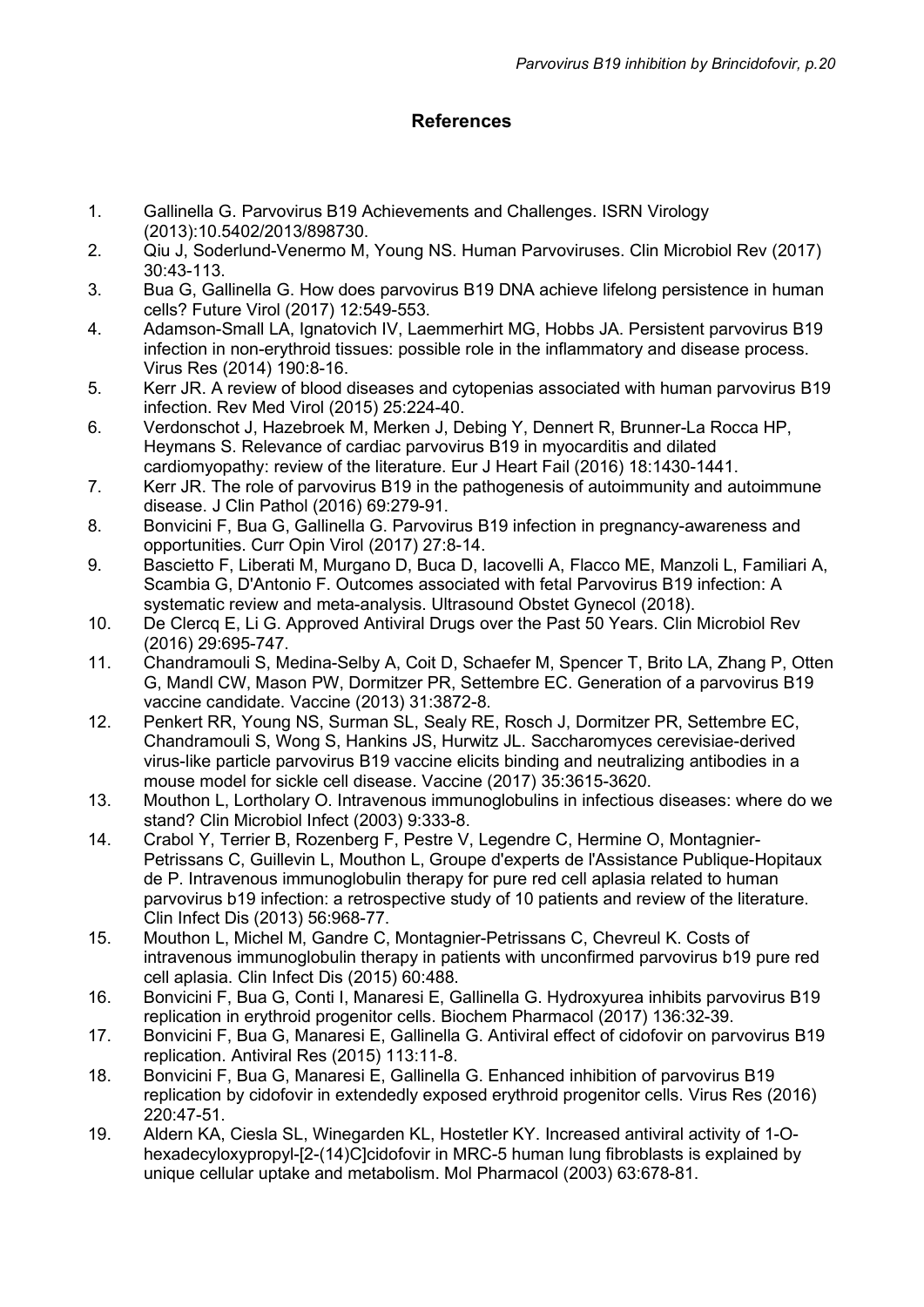- 20. Williams-Aziz SL, Hartline CB, Harden EA, Daily SL, Prichard MN, Kushner NL, Beadle JR, Wan WB, Hostetler KY, Kern ER. Comparative activities of lipid esters of cidofovir and cyclic cidofovir against replication of herpesviruses in vitro. Antimicrob Agents Chemother (2005) 49:3724-33.
- 21. Hostetler KY. Alkoxyalkyl prodrugs of acyclic nucleoside phosphonates enhance oral antiviral activity and reduce toxicity: current state of the art. Antiviral Res (2009) 82:A84-98.
- 22. Wong S, Zhi N, Filippone C, Keyvanfar K, Kajigaya S, Brown KE, Young NS. Ex vivogenerated CD36+ erythroid progenitors are highly permissive to human parvovirus B19 replication. J Virol (2008) 82:2470-6.
- 23. Bua G, Manaresi E, Bonvicini F, Gallinella G. Parvovirus B19 Replication and Expression in Differentiating Erythroid Progenitor Cells. PLoS One (2016) 11:e0148547.
- 24. Bonvicini F, Filippone C, Delbarba S, Manaresi E, Zerbini M, Musiani M, Gallinella G. Parvovirus B19 genome as a single, two-state replicative and transcriptional unit. Virology (2006) 347:447-54.
- 25. Bonvicini F, Filippone C, Manaresi E, Zerbini M, Musiani M, Gallinella G. Functional analysis and quantitative determination of the expression profile of human parvovirus B19. Virology (2008) 381:168-77.
- 26. Filippone C, Franssila R, Kumar A, Saikko L, Kovanen PE, Soderlund-Venermo M, Hedman K. Erythroid progenitor cells expanded from peripheral blood without mobilization or preselection: molecular characteristics and functional competence. PLoS One (2010) 5:e9496.
- 27. Wong S, Brown KE. Development of an improved method of detection of infectious parvovirus B19. J Clin Virol (2006) 35:407-13.
- 28. Gallinella G, Bonvicini F, Filippone C, Delbarba S, Manaresi E, Zerbini M, Musiani M. Calibrated real-time PCR for evaluation of parvovirus B19 viral load. Clin Chem (2004) 50:759-62.
- 29. Bonvicini F, Manaresi E, Bua G, Venturoli S, Gallinella G. Keeping pace with parvovirus B19 genetic variability: a multiplex genotype-specific quantitative PCR assay. J Clin Microbiol (2013) 51:3753-9.
- 30. Manaresi E, Bua G, Bonvicini F, Gallinella G. A flow-FISH assay for the quantitative analysis of parvovirus B19 infected cells. J Virol Methods (2015) 223:50-4.
- 31. Painter W, Robertson A, Trost LC, Godkin S, Lampert B, Painter G. First pharmacokinetic and safety study in humans of the novel lipid antiviral conjugate CMX001, a broadspectrum oral drug active against double-stranded DNA viruses. Antimicrob Agents Chemother (2012) 56:2726-34.
- 32. Tippin TK, Morrison ME, Brundage TM, Mommeja-Marin H. Brincidofovir Is Not a Substrate for the Human Organic Anion Transporter 1: A Mechanistic Explanation for the Lack of Nephrotoxicity Observed in Clinical Studies. Ther Drug Monit (2016) 38:777-786.
- 33. McMullan LK, Flint M, Dyall J, Albarino C, Olinger GG, Foster S, Sethna P, Hensley LE, Nichol ST, Lanier ER, Spiropoulou CF. The lipid moiety of brincidofovir is required for in vitro antiviral activity against Ebola virus. Antiviral Res (2016) 125:71-8.
- 34. De Clercq E, Holy A. Acyclic nucleoside phosphonates: a key class of antiviral drugs. Nat Rev Drug Discov (2005) 4:928-40.
- 35. Magee WC, Evans DH. The antiviral activity and mechanism of action of (S)-[3-hydroxy-2- (phosphonomethoxy)propyl] (HPMP) nucleosides. Antiviral Res (2012) 96:169-80.
- 36. Johnson JA, Gangemi JD. Selective inhibition of human papillomavirus-induced cell proliferation by (S)-1-[3-hydroxy-2-(phosphonylmethoxy)propyl]cytosine. Antimicrob Agents Chemother (1999) 43:1198-205.
- 37. Randhawa P, Farasati NA, Shapiro R, Hostetler KY. Ether lipid ester derivatives of cidofovir inhibit polyomavirus BK replication in vitro. Antimicrob Agents Chemother (2006) 50:1564- 6.
- 38. Jiang ZG, Cohen J, Marshall LJ, Major EO. Hexadecyloxypropyl-cidofovir (CMX001) suppresses JC virus replication in human fetal brain SVG cell cultures. Antimicrob Agents Chemother (2010) 54:4723-32.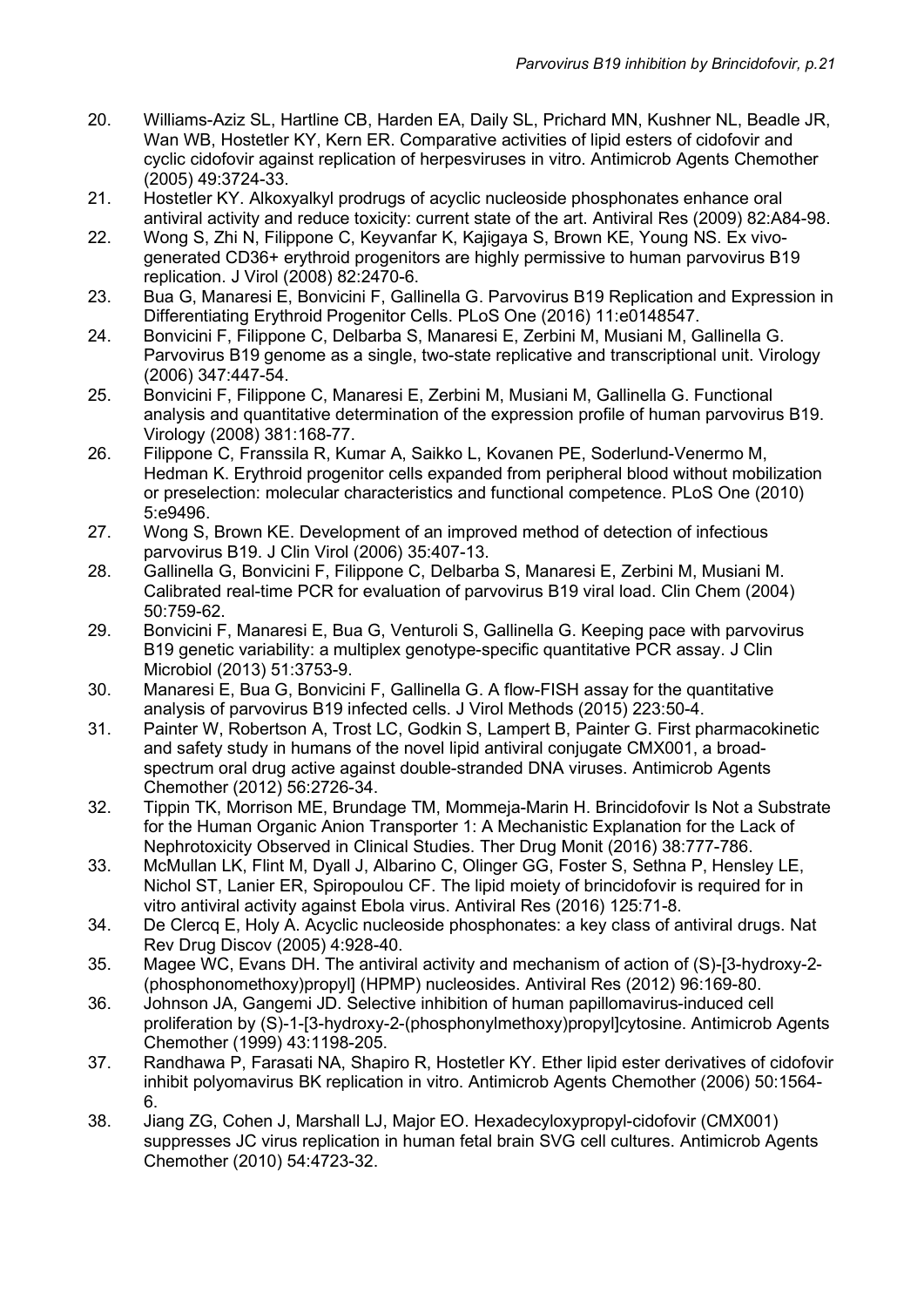- 39. Andrei G, Topalis D, De Schutter T, Snoeck R. Insights into the mechanism of action of cidofovir and other acyclic nucleoside phosphonates against polyoma- and papillomaviruses and non-viral induced neoplasia. Antiviral Res (2015) 114:21-46.
- 40. Tsang SH, Wang R, Nakamaru-Ogiso E, Knight SA, Buck CB, You J. The Oncogenic Small Tumor Antigen of Merkel Cell Polyomavirus Is an Iron-Sulfur Cluster Protein That Enhances Viral DNA Replication. J Virol (2016) 90:1544-56.
- 41. Merryweather-Clarke AT, Atzberger A, Soneji S, Gray N, Clark K, Waugh C, McGowan SJ, Taylor S, Nandi AK, Wood WG, Roberts DJ, Higgs DR, Buckle VJ, Robson KJ. Global gene expression analysis of human erythroid progenitors. Blood (2011) 117:e96-108.
- 42. Bonvicini F, Mirasoli M, Manaresi E, Bua G, Calabria D, Roda A, Gallinella G. Single-cell chemiluminescence imaging of parvovirus B19 life cycle. Virus Res (2013) 178:517-21.
- 43. Luo Y, Qiu J. Human parvovirus B19: a mechanistic overview of infection and DNA replication. Future Virol (2015) 10:155-167.
- 44. Ganaie SS, Qiu J. Recent Advances in Replication and Infection of Human Parvovirus B19. Front Cell Infect Microbiol (2018) 8:166.
- 45. Manaresi E, Conti I, Bua G, Bonvicini F, Gallinella G. A Parvovirus B19 synthetic genome: sequence features and functional competence. Virology (2017) 508:54-62.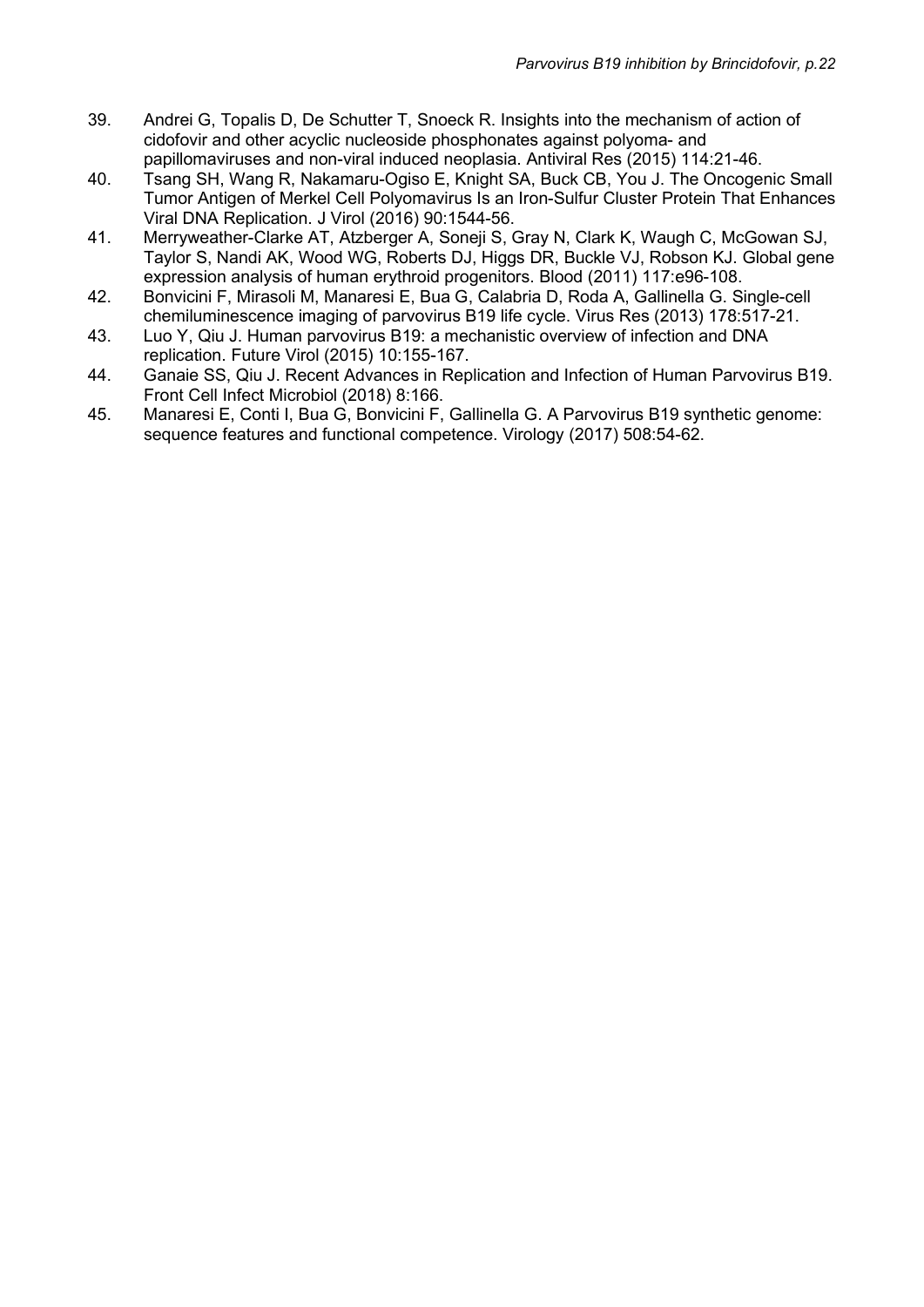### Figure Legends

#### Figure 1. Inhibition of B19V by BCV and CDV, in EPCs and UT7/EpoS1 cells.

The amounts of B19V DNA were determined by qPCR, at 2 hpi and 48 hpi, at the different BCV or CDV concentrations, and expressed as Log B19V DNA geq/1000 cells. Histograms indicate mean values ± standard error of means obtained from 3 (for EPCs) or 5 (for UT7/EpoS1) independent experiments. Analysis of variances were followed by Bonferroni post-comparison test to indicate a significant reduction in B19V replication at 48 hpi compared to the respective 2 hpi samples (dashed lines,  $**p < 0.01$ ).

#### Figure 2. FISH assay for the detection of viral nucleic acids.

EPCs (A, B) and UT7/EpoS1 (C, D) were infected with B19V at the moi of  $10^4$  geq/cell, then cultured for a 48 hour time course of infection in the presence of BCV (A, C) or CDV (B, D) at 0.0 (as control), 10, 500 µM (columns 1, 2, 3). Cells were analyzed by FISH assay for the detection of B19V nucleic acids. A whole length genomic probe for B19V, digoxigenin-labelled, was used and hybrids detected by anti-DIG Fab, FITC conjugated. Where present, positive cells are clearly stained above a low intensity background and show a localized, mainly nuclear, distribution of target, indicating productively infected cells (insets).

#### Figure 3. B19V DNA in EPCs, as a function of moi and BCV concentration.

Amounts of viral DNA (Log B19V DNA geq/1000 cells ) plotted as a function of the Log of moi used (10<sup>1</sup>-10<sup>4</sup>), for samples series collected at 2 hpi and at 48 hpi for all the different concentrations of BCV added to infected EPCs cell cultures Values are mean of duplicate independent experiments and bars indicate the standard error of means. Lines are linear regression analysis for the respective sample series  $(R^2 0.91 - 0.98)$ .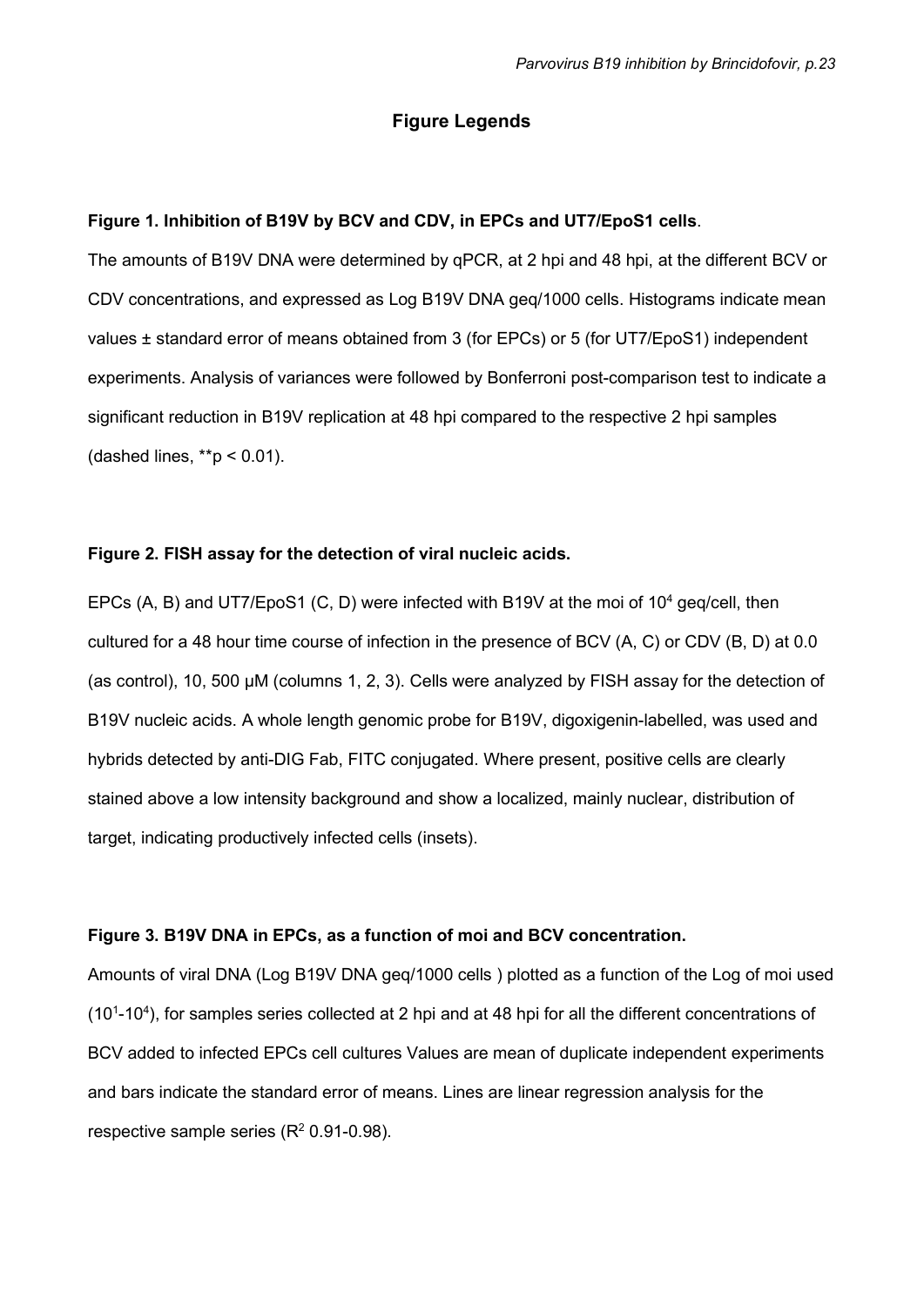#### Figure 4. Viral replication, normalized response curve to BCV in B19V infected EPCs

Normalized dose-response curve, calculated from qPCR data obtained at 48 hpi for the different experimental series (B19V in EPCs, moi  $10<sup>1</sup>$ -10<sup>4</sup>). Log B19V DNA as a function of BCV concentration, expressed as percentage replication compared to control samples.  $EC_{50}$  values derived from this plot are reported in the text.

#### Figure 5. Viral replication, normalized response to BCV and CDV in EPCs and UT7/EpoS1.

Normalized dose-response curve, calculated from qPCR data obtained at 48 hpi for the different experimental series (B19V in EPCs and UT7/EpoS1). Log B19V DNA as a function of BCV or CDV concentration, expressed as percentage replication compared to control samples.  $EC_{50}$  values derived from this plot are reported in the text.

#### Figure 6. Cell viability, normalized response to BCV and CDV in EPCs and UT7/EpoS1.

Normalized dose-response curve, calculated from CCK8 assay data obtained at 48 hpi for the different experimental series (B19V in EPCs and UT7/EpoS1). Cell viability as a function of BCV or CDV concentration, expressed as percentage value compared to control samples.  $CC_{50}$  values derived from this plot are reported in the text.

Figure 7. Cell proliferation, normalized response to BCV and CDV in EPCs and UT7/EpoS1. Normalized dose-response curve, calculated from BrdU incorporation assay data obtained at 48 hpi for the different experimental series (B19V in EPCs and UT7/EpoS1). Cell proliferation as a function of BCV or CDV concentration, expressed as percentage value compared to control samples. CC<sub>50</sub> values derived from this plot are reported in the text.

Figure 8. Viral replication, normalized response to BCV (S) and BCV (R) in EPCs and UT7/EpoS1.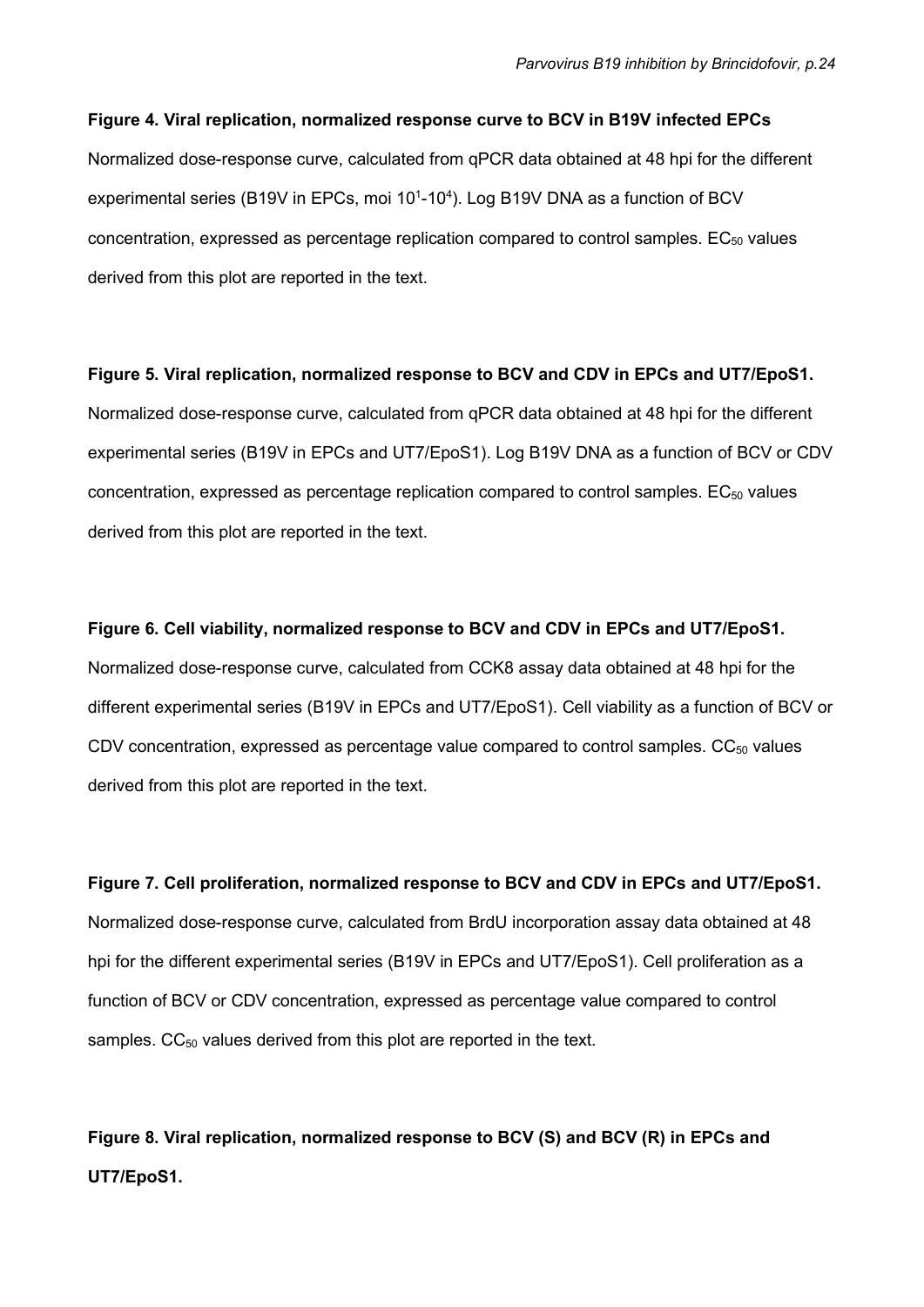Normalized dose-response curve, calculated from qPCR data obtained at 48 hpi for the different experimental series (B19V in EPCs and UT7/EpoS1). Log B19V DNA as a function of BCV (S) (CMX001) or BCV (R) (CMX029) concentration, expressed as percentage replication compared to control samples.  $EC_{50}$  values derived from this plot are reported in Table 1.

### Figure 9. Cell viability, normalized response to BCV-S and BCV-R in EPCs and UT7/EpoS1.

Normalized dose-response curve, calculated from CCK8 assay data obtained at 48 hpi for the different experimental series (B19V in EPCs and UT7/EpoS1). Cell viability as a function of BCV (S) (CMX001) or BCV (R) (CMX029) concentration, expressed as percentage value compared to control samples.  $CC_{50}$  values derived from this plot are reported in Table 1.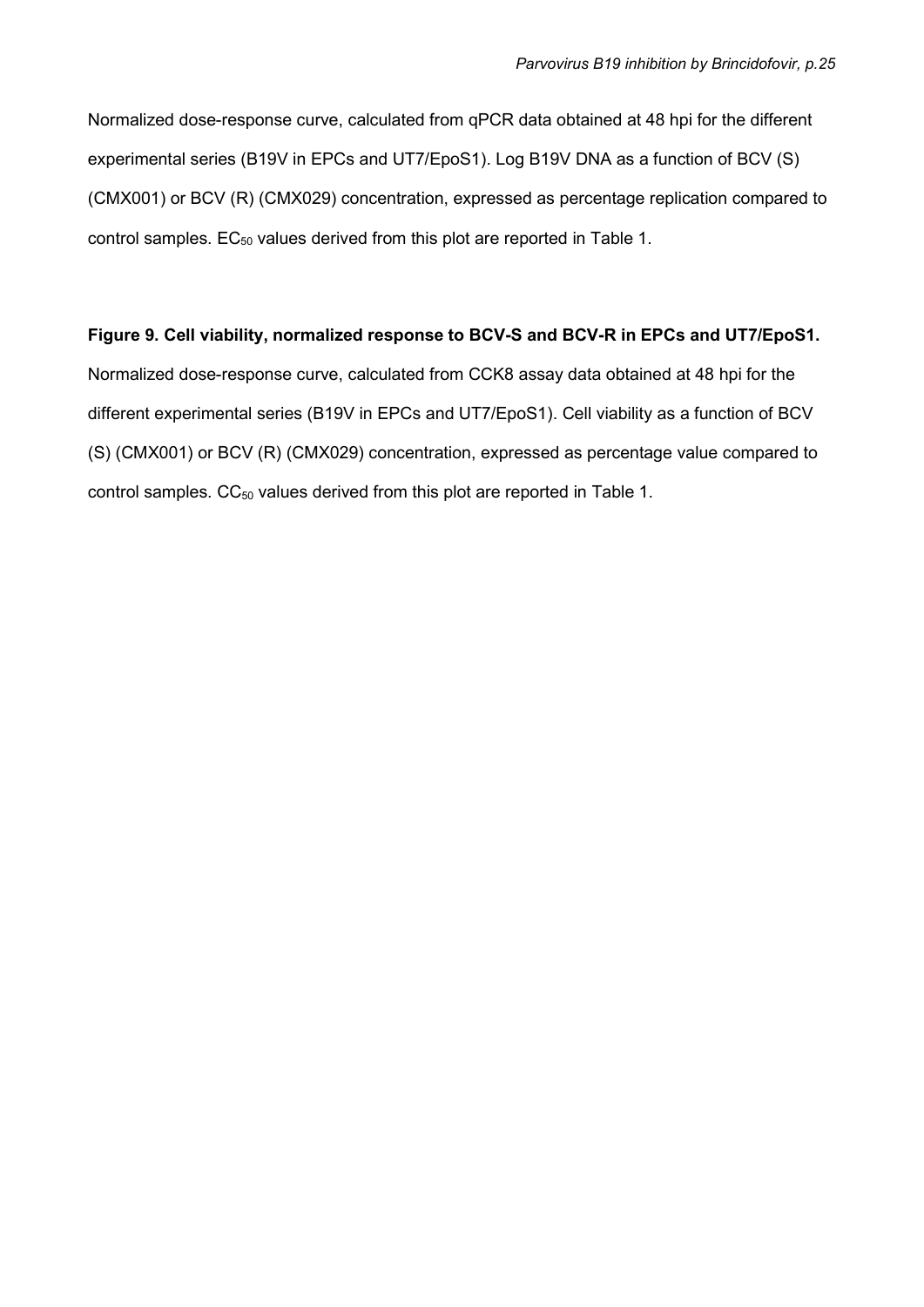| Compound      | Cells/moi | $EC_{50}$        | CCK8 CC <sub>50</sub> | <b>SI</b>                  |
|---------------|-----------|------------------|-----------------------|----------------------------|
|               |           | [C.I.]           | [C.I.]                | CCK8 $CC_{50}$ / $EC_{50}$ |
| BCV(S)        | EPC 10^4  | 14.3             | 93.4                  | 6.5                        |
| <b>CMX001</b> |           | $[11.8 - 17.3]$  | $[68.9 - 126.6]$      |                            |
|               | UT7 10^4  | 0.63             | 59.9                  | 95.1                       |
|               |           | $[0.58 - 0.68]$  | $[52.7 - 68.1]$       |                            |
| BCV(R)        | EPC 10^4  | 93.0             | 146.2                 | 1.6                        |
| <b>CMX029</b> |           | $[77.4 - 111.8]$ | $[106.4 - 200]$       |                            |
|               | UT7 10^4  | 54.7             | 72.1                  | 1.3                        |
|               |           | $[42.7 - 69.9]$  | $[62.5 - 83.1]$       |                            |
|               |           |                  |                       |                            |

## Table 1. Effects of tested compounds on B19V replication, cell viability and cell proliferation

 $EC_{50}$  and  $CC_{50}$  and respective 95% C.I. values are expressed as  $\mu$ M.